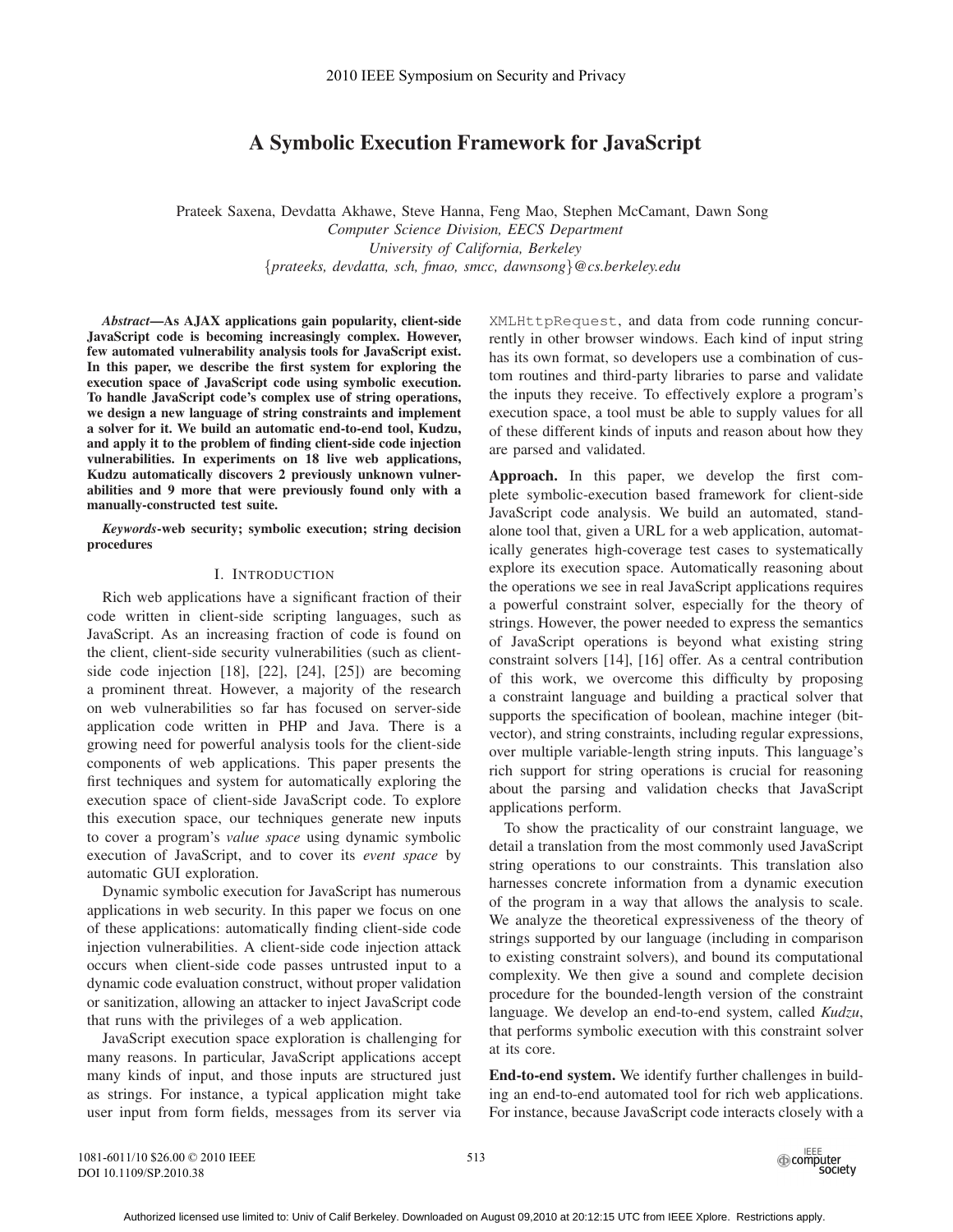user interface, its input space can be divided into two classes, the *events space* and the *value space*. The former includes the state (check boxes, list selections) and sequence of actions of user-interface elements, while the latter includes the contents of external inputs. These kinds of input jointly determine the code's behavior, but they are suited to different exploration techniques. Kudzu uses GUI exploration to explore the event space, and symbolic execution to explore the value space.

We evaluate Kudzu's end-to-end effectiveness by applying it to a collection of 18 JavaScript applications. The results show that Kudzu is effective at getting good coverage by discovering new execution paths, and it automatically discovers 2 previously-unknown vulnerabilities, as well as 9 client-side code injection vulnerabilities that were previously found only with a manually-created test suite.

**Contributions.** In summary, this paper makes the following main contributions:

- We identify the limitations of previous string constraint languages that make them insufficient for parsing-heavy JavaScript code, and design a new constraint language to resolve those limitations. (Section IV)
- We design and implement a practical decision procedure for this constraint language. (Section V)
- We build the first symbolic execution engine for JavaScript, using our constraint solver. (Sections III and VI)
- Combining symbolic execution of JavaScript with automatic GUI exploration and other needed components, we build the first end-to-end automated system for exploration of client-side JavaScript. (Section III)
- We demonstrate the practical use of our implementation by applying it to automatically discovering 11 clientside code injection vulnerabilities, including two that were previously unknown. (Section VII)

#### II. PROBLEM STATEMENT AND OVERVIEW

In this section we state the problem we focus on, exploring the execution space of JavaScript applications; describe one of its applications, finding client-side code injection vulnerabilities; and give an overview of our approach.

**Problem statement.** We develop techniques to systematically explore the execution space of JavaScript application code.

JavaScript applications often take many kinds of input. We view the input space of a JavaScript program as split into two categories: the *event space* and the *value space*.

• *Event space*. Rich web applications typically define tens to hundreds of JavaScript event handlers, which may execute in any order as a result of user actions such as clicking buttons or submitting forms. Event handler code may check the state of GUI elements (such as check-boxes or selection lists). The ordering of events

and the state of the GUI elements together affects the behavior of the application code.

- *Value space*. The values of inputs supplied to a program also determine its behavior. JavaScript has numerous interfaces through which input is received:
	- **–** *User data*. Form fields, text areas, and so on.
	- **–** *URL and cross-window communication abstractions*. Web principals hosted in other windows or frames can communicate with JavaScript code via inter-frame communication abstractions such as URL fragment identifiers and HTML 5's proposed postMessage, or via URL parameters.
	- **–** *HTTP channels*. Client-side JavaScript code can exchange data with its originating web server using XMLHttpRequest, HTTP cookies, or additional HTTP GET or POST requests.

This paper primarily focuses on techniques to systematically explore the value space using symbolic execution of JavaScript, with the goal of generating inputs that exercise new program paths. However, automatically exploring the event space is also required to achieve good coverage. To demonstrate the efficacy of our techniques in an end-to-end system, we combine symbolic execution of JavaScript for the value space with a GUI exploration technique for the event space. This full system is able to automatically explore the combined input space of client-side web application code.

**Application: finding client-side code injection vulnerabilities.** Exploring a program's execution space has a number of applications in the security of client-side web applications. In this paper, we focus specifically on one security application, finding client-side code injection vulnerabilities.

Client-side code injection attacks, which are sometimes referred to as DOM-based XSS, occur when client-side code uses untrusted input data in dynamic code evaluation constructs without sufficient validation. Like reflected or stored XSS attacks, client-side code injection vulnerabilities can be used to inject script code chosen by an attacker, giving the attacker the full privileges of the web application. We call the program input that supplies the data for an attack the *untrusted source*, and the potentially vulnerable code evaluation construct the *critical sink*. Examples of critical sinks include eval, and HTML creation interfaces like document.write and .innerHTML.

In our threat model, we treat all URLs and cross-window communication abstractions as untrusted sources, as such inputs may be controlled by an untrusted web principal. In addition, we also treat user data as an untrusted source because we aim to find cases where user data may be interpreted as code. The severity of attacks from user-data on client-side is often less severe than a remote XSS attack, but developers tend to fix these and Kudzu takes a conservative approach of reporting them. HTTP channels such as XMLHttpRequest are currently restricted to communicating with a web server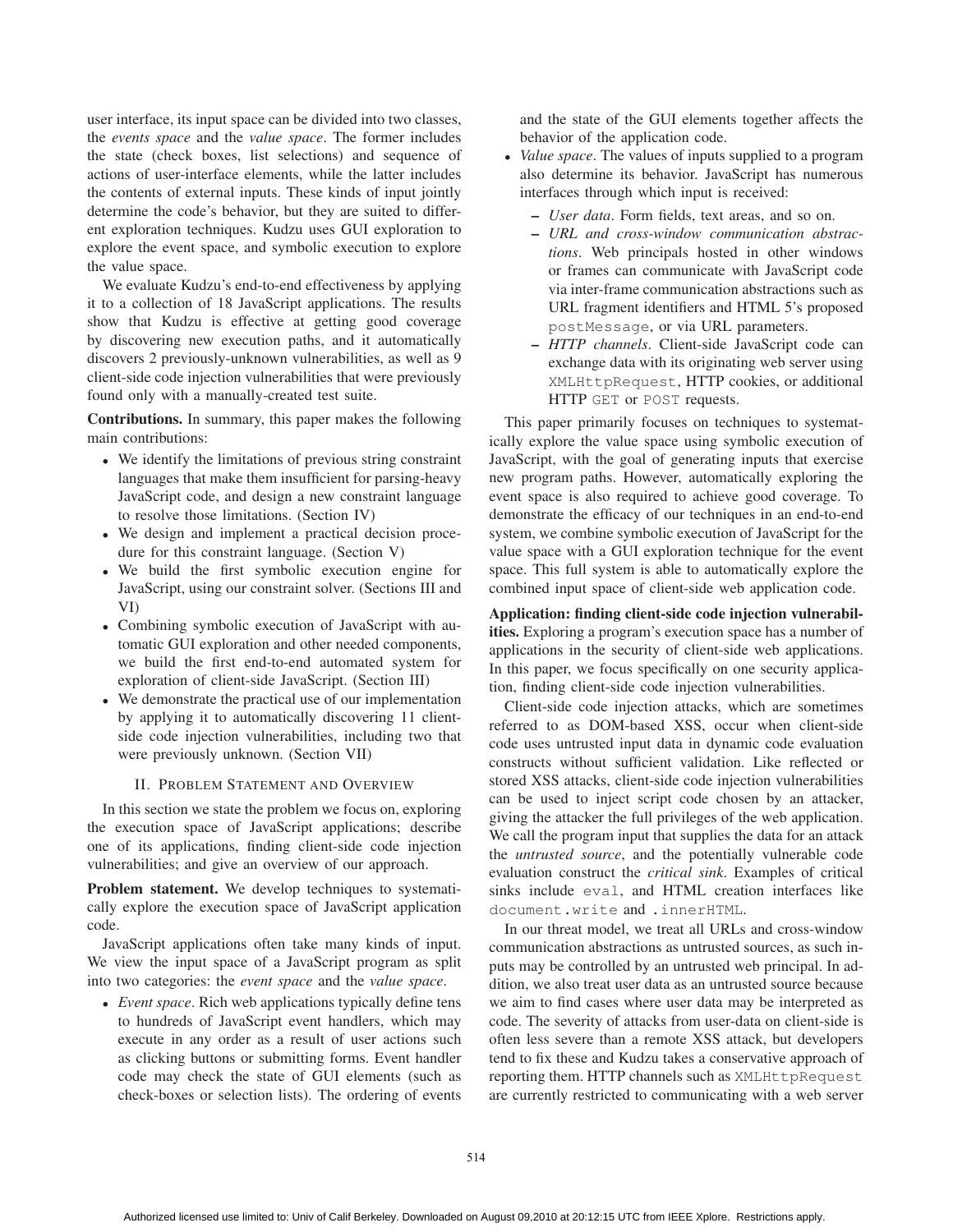from the same domain as the client application, so we do not treat them as untrusted sources. Developers may wish to treat HTTP channels as untrusted in the future when determining susceptibility to cross-channel scripting attacks [5], or when enhanced abstractions (such as the proposed cross-origin XMLHttpRequest [27]) allow crossdomain HTTP communication directly from JavaScript.

To effectively find XSS vulnerabilities, we require two capabilities: (a) generating directed test cases that explore the execution space of the program, and (b) checking, on a given execution path, whether the program validates all untrusted data sufficiently before using it in a critical sink. Custom validation checks and parsing routines are the norm rather than the exception in JavaScript applications, so our tool must check the behavior of validation rather than simply confirming that it is performed.

In previous work, we developed a tool called FLAX which employs taint-guided fuzzing for finding client-side code injection attacks [24]. However, FLAX relies on an external, manually developed test harness to explore the path space. Kudzu, in contrast, automatically generates a test suite that explores the execution space systematically. Kudzu also uses symbolic reasoning (with its constraint solver) to check if the validation logic employed by the application is sufficient to block malicious inputs — this is a one-step mechanism for directed exploit generation as opposed to multiple rounds of undirected fuzzing employed in FLAX. Static analysis techniques have also been employed for JavaScript [12] to reason about multiple paths, but can suffer from false positives and do not produce test inputs or attack instances. Symbolic analyses and model-checking have been used for server-side code [2], [19]; however, the complexity of path conditions we observe requires more expressive symbolic reasoning than supported by tools for server-side code.

**Approach Overview.** The value space and event space of a web application are two different components of its input space: code reachable by exploring one part of the input space may not be reachable by exploring the other component alone. For instance, exploring the GUI event space results in discovering new views of the web application, but this does not directly affect the coverage that can be achieved by systematically exploring all the paths in the code implementing each view. Conversely, maximizing path coverage is unlikely to discover functionality of the application that only happens when the user explores a different application view. Therefore, Kudzu employs different techniques to explore each part of the input space independently.

*Value space exploration*. To systematically explore different execution paths, we develop a component that performs dynamic symbolic execution of JavaScript code, and a new constraint solver that offers the desired expressiveness for automatic symbolic reasoning.

In dynamic symbolic execution, certain inputs are treated

as symbolic variables. Dynamic symbolic execution differs from normal execution in that while many variable have their usual (*concrete*) values, like 5 for an integer variable, the values of other variables which depend on symbolic inputs are represented by *symbolic* formulas over the symbolic inputs, like  $input_1 + 5$ . Whenever any of the operands of a JavaScript operation is symbolic, the operation is simulated by creating a formula for the result of the operation in terms of the formulas for the operands. When a symbolic value propagates to the condition of a branch, Kudzu can use its constraint solver to search for an input to the program that would cause the branch to make the opposite choice.

*Event space exploration*. As a component of Kudzu we develop a GUI explorer that searches the space of all event sequences using a random exploration strategy. Kudzu's GUI explorer component randomly selects an ordering among the user events registered by the web page, and automatically fires these events using an instrumented version of the web browser. Kudzu also has an input-feedback component that can replay the sequence of GUI events explored in any given run, along with feeding new values generated by the constraint solver to the application's data inputs.

*Testing for client-side code injection vulnerabilities*. For each input explored, Kudzu determines whether there is a flow of data from an untrusted data source to a critical sink. If it finds one, it seeks to determine whether the program sanitizes and/or validates the input correctly to prevent attackers from injecting dangerous elements into the critical sink. Specifically, it attempts to prove that the validation is insufficient by constructing an attack input. As we will describe in more detail in Section III-B, it combines the results of symbolic execution with a specification for attacks to create a constraint solver query. If the constraint solver finds a solution to the query, it represents an attack that can reach the critical sink and exploit a client-side code injection vulnerability.

## III. END-TO-END SYSTEM DESIGN

This section describes the various components that work together to make a complete Kudzu-based vulnerabilitydiscovery system work. The full explanation of the constraint solver is in Sections IV through VI. For reference, the relationships between the components are summarized in Figure 1.

## *A. System Components*

First, we discuss the core components that would be used in any application of Kudzu: the *GUI explorer* that generates input events to explore the event space, the *dynamic symbolic interpreter* that performs symbolic execution of JavaScript, the *path constraint extractor* that builds queries based on the results of symbolic execution, the *constraint solver* that finds satisfying assignments to those queries, and the *input*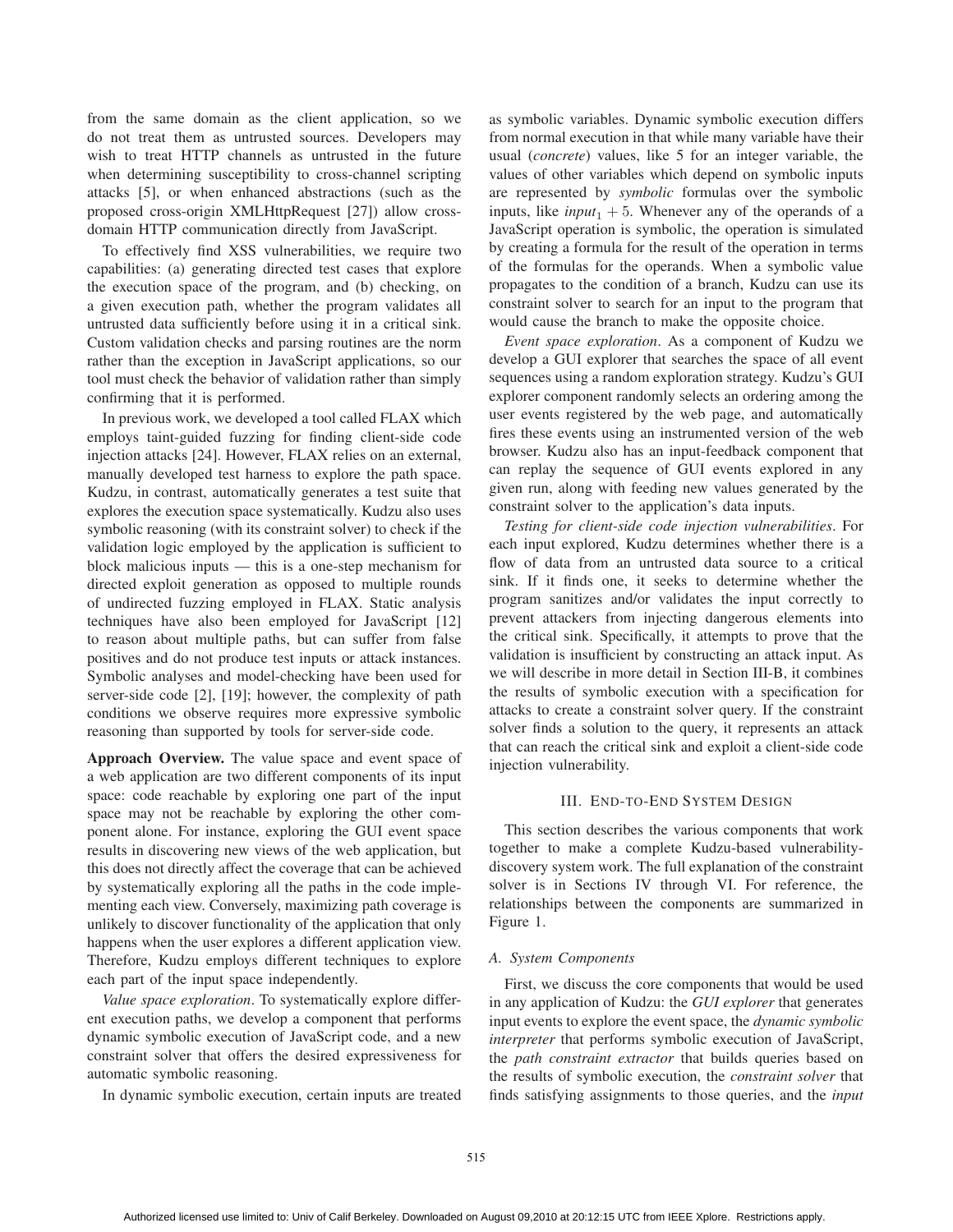

Figure 1: Architecture diagram for Kudzu. The components drawn in the dashed box perform functions specific to our application of finding client-side code injection. The remaining components are application-agnostic. Components shaded in light gray are the core contribution of this paper.

*feedback* component that uses the results from the constraint solver as new program inputs.

**The GUI explorer.** The first step in automating JavaScript application analysis is exploring the event space of user interactions. Each event corresponds to a user interaction such as clicking a check-box or a button, setting focus on a field, adding data to data fields, clicking a link, and so on. Kudzu currently explores the space of all sequences of events using a random exploration strategy. One of the challenges is to comprehensively detect all events that could result in JavaScript code execution. To address this, Kudzu instruments the browser functions that process HTML elements on the current web page to record when an event handler is created or destroyed. Kudzu's GUI explorer component randomly selects an ordering among the user events registered by the web page and executes them<sup>1</sup>. The random seed can be controlled to replay the same ordering of events. While invoking handlers, the GUI component also generates (benign) random test strings to fill text fields. (Later, symbolic execution will generate new input values for these fields to explore the input space further.) Links that navigate the page away from the application's domain are cancelled, thereby constraining the testing to a single application domain at a time. In the future, we plan to investigate alternative strategies to prioritize the execution of events discovered as well.

**Dynamic symbolic interpreter.** Kudzu performs dynamic symbolic execution by first recording an execution of the program with concrete inputs, and then symbolically interpreting the recorded execution in a dynamic symbolic interpreter. For recording an execution trace, Kudzu employs an existing instrumentation component [24] implemented in the web browser's JavaScript interpreter. For each JavaScript bytecode instruction executed, it records the semantics of the operation, its operands and operand values in a simplified intermediate language called JASIL [24]. The set of JavaScript operations captured includes all operations on integers, booleans, strings, arrays, as well as controlflow decisions, object types, and calls to browser-native methods. For the second step, dynamic symbolic execution, we have developed from scratch a symbolic interpreter for the recorded JASIL instructions.

Symbolic inputs for Kudzu are configurable to match the needs of an application. For instance, in the application we consider, detecting client-side code injection, all URL data, data received over cross-window communication abstractions, and user data fields are marked symbolic. Symbolic inputs may be strings, integers, or booleans. Symbolic execution proceeds on the JASIL instructions in the order they are recorded in the execution trace. At any point during dynamic symbolic execution, a given operand is either *symbolic* or *concrete*. If the operand is symbolic, it is associated with a *symbolic value*; otherwise, its value is purely concrete and is stored in the dynamic execution trace. When interpreting a JASIL operation in the dynamic symbolic interpreter, the operation is symbolically executed if one or more of its input operands is symbolic. Otherwise the operation of the symbolic interpreter on concrete values would be exactly the same as the real JavaScript interpreter, so we simply reuse the concrete results already stored in the execution trace.

The symbolic value of an operand is a formula that represents its computation from the symbolic inputs. For instance, for the JASIL assignment operation  $y := x$ , if x is symbolic (say, with the value  $input_1 + 5$ ), then symbolic execution of the operation copies this value to y, giving

<sup>&</sup>lt;sup>1</sup>Invoking an event handler may invalidate another handler (for instance, when the page navigates as a result). In that case, the invalidated handlers are ignored and if new handlers are created by the event that causes invalidation, these events are explored subsequently.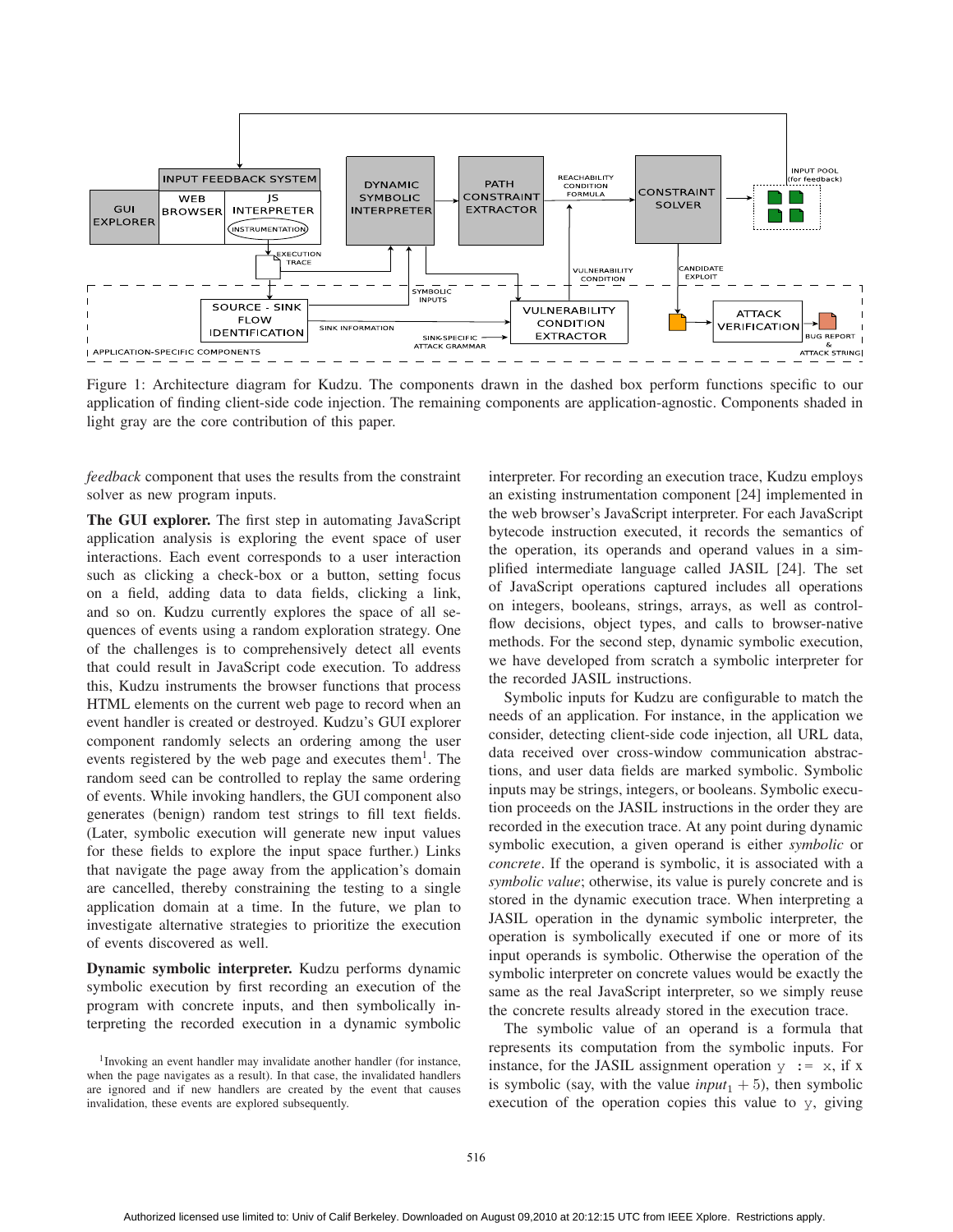y the same symbolic value. For an arithmetic operation, say  $y := x1 + x2$  where  $x1$  is symbolic (say with value *input*<sub>2</sub> + 3) and  $\times$  2 is not (say with the concrete value 7), the symbolic value for  $y$  is the formula representing the sum (*input*<sub>2</sub> + 10). Operations over strings and booleans are treated in the same way, generating formulas that involve string operations like match and boolean operations like and. At this point, string operations are treated simply as uninterpreted functions. During the symbolic execution, whenever the symbolic interpreter encounters an operation outside the supported formula grammar, it forces the destination operand to be concrete. For instance, if the operation is  $x = parseF$ loat (s) for a symbolic string s, x and s can be replaced with their concrete values from the trace (say, 4.3 and "4.3"). This allows symbolic computation to continue for other values in the execution.

Path constraint extractor. The execution trace records each control-flow branch (e.g., if statement) encountered during execution, along with the concrete value (true or false) representing whether the branch was taken. During symbolic execution, the corresponding *branch condition* is recorded by the path constraint extractor if it is symbolic. As execution continues, the formula formed by conjoining the symbolic branch conditions (negating the conditions of branches that were not taken) is called the *path constraint*. If an input value satisfies the path constraint, then the program execution on that input will follow the same execution path.

To explore a different execution path, Kudzu selects a branch on the execution path and builds a modified path constraint that is the same up to that branch, but that has the negation of that branch condition (later conditions from the original branch are omitted). An input that satisfies this condition will execute along the same path up to the selected branch, and then explore the opposite alternative. There are several strategies for picking the order in which branch conditions can be negated — Kudzu currently uses a generational search strategy [11].

**Constraint solver.** Most symbolic execution tools in the past have relied on an existing constraint solver. However, Kudzu generates a rich set of constraints over string, integer and boolean variables for which existing off-the-shelf solvers are not powerful enough. Therefore, we have built a new solver for our constraints (we present the algorithm and design details in Section V). In designing this component, we examined the symbolic constraints Kudzu generates in practice. From the string constraints arising in these, we distilled a set of primitive operations required in a core constraint language. (This core language is detailed in Section IV, while the solver's full interface is given in Section VI.) We justify our intuition that solving the core constraints is sufficient to model JavaScript string operations in Section VI, where we show a practical translation of JavaScript string operations into our constraint language.

**Input feedback.** Solving the path constraint formula using the solver creates a new input that explores a new program path. These newly generated inputs must be fed back to the JavaScript program: for instance simulated user inputs must go in their text fields, and GUI events should be replayed in the same sequence as on the original run. The input feedback component is responsible for this task. As a particular HTML element (e.g a text field) in a document is likely allocated a different memory address on every execution, the input feedback component uses XPath [29] and DOM identifiers to uniquely identify HTML elements across executions and feed appropriate values into them. If an input comes from an attribute for a DOM object, the input feedback component sets that attribute when the object is created. If the input comes via a property of an event that is generated by the browser when handling cross-window communication, such as the origin and data properties of a postMessage event, the component updates that property when the JavaScript engine accesses it. Kudzu instruments the web browser to determine the context of accesses, to distinguish between accesses coming from the JavaScript engine and accesses coming from the browser core or instrumentation code.

# *B. Application-specific components*

Next, we discuss three components that are specialized for the task of finding client-side code injection vulnerabilities: a *sink-source identification* component that determines which critical sinks might receive untrusted input, a *vulnerability condition extractor* that captures domain knowledge about client-side code injection attacks, and the *attack verification* component that checks whether inputs generated by the tool in fact represent exploits.

**Sink-source identification.** To identify if external inputs are used in critical sink operations such as eval or document.write, we perform a dynamic data flow analysis on the execution trace. As outlined earlier, we treat all URL data, data received over cross-window communication abstractions (such as postMessage), and data filled into user data fields as potentially untrusted. The data flow analysis is similar to a dynamic taint analysis. Any execution trace that reveals a flow of data to a critical sink is subject to further symbolic analysis for exploit generation. We use an existing framework, FLAX, for this instrumentation and taint-tracking [24] in a manner that is faithful to the implementation of JavaScript in the WebKit interpreter.

**Vulnerability condition extractor.** An input represents an attack against a program if it passes the program's validation checks, but nonetheless implements the attacker's goals (i.e., causes a client-side code injection attack) when it reaches a critical sink. The vulnerability condition extractor collects from the symbolic interpreter a formula representing the (possibly transformed) value used at a critical sink, and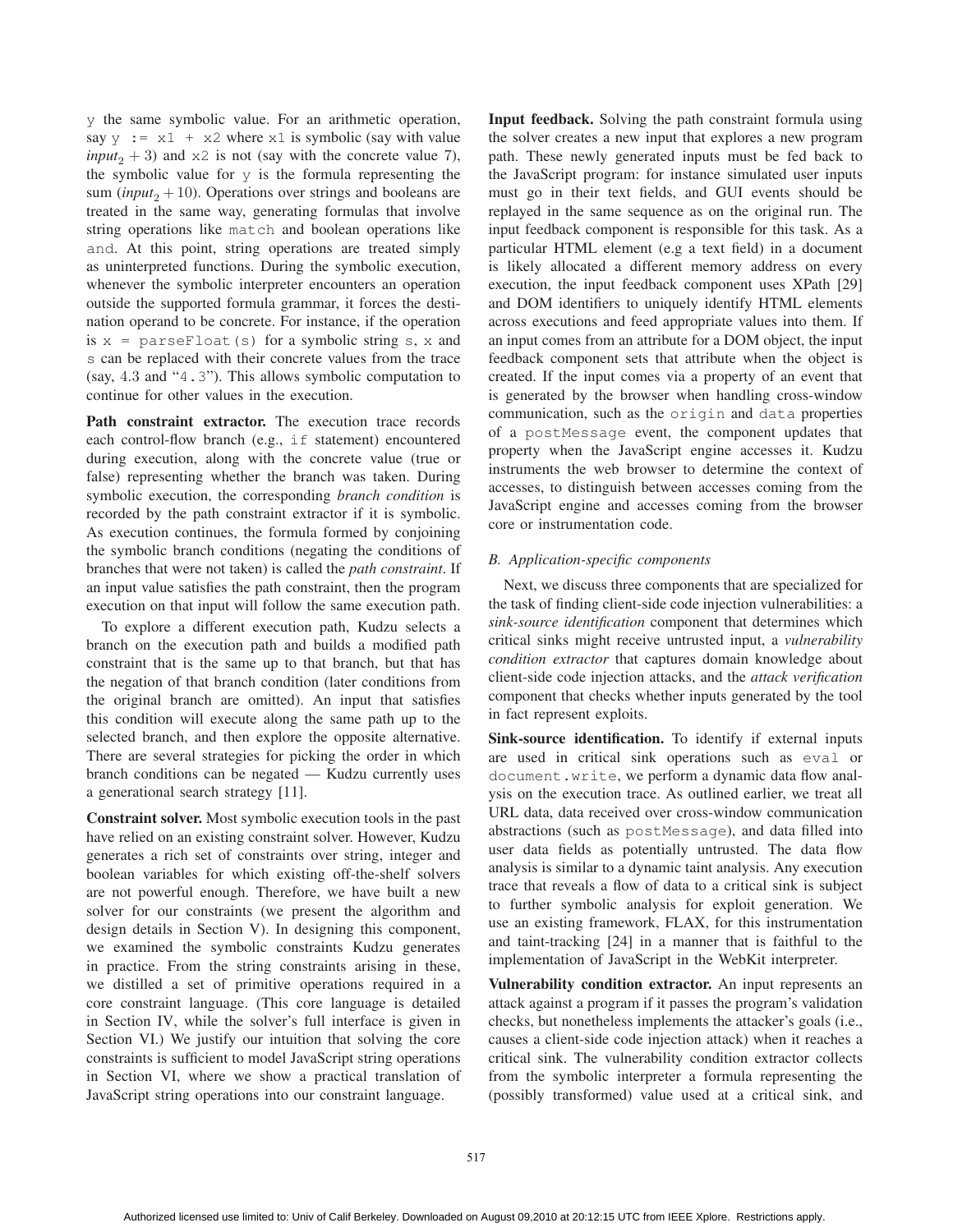combines it with the path constraint to create a formula describing the program's validation of the input.<sup>2</sup>. To determine whether this value constitutes an attack, the vulnerability condition extractor applies a sink-specific vulnerability condition specification, which is a (regular) grammar encoding a set of strings that would constitute an attack against a particular sink. This specification is conjoined with the formula representing the transformed input to create a formula representing values that are still dangerous after the transformation.

For instance, in the case of the eval sink, the vulnerability specification asserts that a valid attack should be zero or more statements each terminated by a ';', followed by the payload. Such grammars can be constructed by using publicly available attack patterns [13]. The tool's attack grammars are currently simple and can be extended easily for comprehensiveness and to incorporate new attacks.

To search only for realistic attacks, the specification also incorporates domain knowledge about the possible values of certain inputs. For instance, when a string variable corresponds to the web URL for the application, we assert that the string starts with the same domain as the application.

**Attack verification.** Kudzu automatically tests the exploit instance by feeding the input back to the application, and checking if the attack payload (such as a script with an alert message) is executed. If this verification fails, Kudzu does not report an alarm.

# IV. CORE CONSTRAINT LANGUAGE

In order to support a rich language of input constraints with a simple solving back end, we have designed an intermediate form we call the *core constraint language*. This language is rich enough to express constraints from JavaScript programs, but simple enough to make solving the constraints efficient. In this section we define the constraint language, analyze its expressiveness and the theoretical complexity of deciding it, and compare its expressiveness to the core languages of previous solvers.

# *A. Language Definition*

The abstract syntax for our core constraint language is shown in Figure 2. A formula in the language is an arbitrary boolean combination of constraints. Variables which represent strings may appear in five types of constraints. The first three constraint types indicate that a string is a member of the language defined by a regular expression, that two strings are equal, or one string is equal to the concatenation of two other strings. The two remaining constraints relate the length of one string to a constant natural number, or to the length of another string, by any of the usual equality or

2Sanitization for critical client-side sink operations may happen on the server side (when data is sent back via XMLHttpRequest). Our implementation handles this by recognizing such transformations using approximate tainting techniques [24] for data transmitted over XMLHttpRequest

| Formula | ::= $\neg$ Formula          |
|---------|-----------------------------|
|         | Formula $\land$ Formula     |
|         | Constant                    |
|         | Var $\in$ RegExp            |
|         | Var = Var                   |
|         | Var = Var                   |
|         | length(Var) Rel Number      |
|         | length(Var) Rel length(Var) |
| RegExp  | ::= Character               |
|         | EqExp RegExp                |
|         | RegExp RegExp               |
|         | ResExp                      |
|         | ResExp                      |
|         | ResExp                      |
|         | ResExp                      |
|         | ResExp                      |

Figure 2: Abstract grammar of the core constraint language.

ordering operations. Regular expressions are formed from characters or the empty string (denoted by  $\epsilon$ ) via the usual operations of concatenation (represented by juxtaposition), alternation (|), and repetition zero or more times (Kleene star  $\star$ ).

The constraints all have their usual meanings. Any number of variables may be introduced, and *Character*s are drawn from an arbitrary non-empty alphabet, but *Number*s must be non-negative integers. For present purposes, strings may be of unbounded length, though we will introduce upper bounds on their lengths later.

## *B. Expressiveness and Complexity*

Though the core constraint language is intentionally small, it is not minimal: some types of constraints are included for the convenience of translating to and from the core language, but do not fundamentally increase its expressiveness. String equality, comparisons between lengths and constants, and inequality comparisons between lengths can be expressed using concatenation, regular expressions, and equality between string lengths respectively; the details are omitted for space.

Each of the remaining constraint types (regular expression membership, concatenation, and length) makes its own contribution to the expressiveness of the core constraints. Appendix A gives examples of the sets of strings that each constraint type can uniquely define. The core constraint language is expressive enough that the complexity of deciding it is not known precisely; it is at least PSPACE-hard. These relationships are summarized in Figure 3. The complexity of our core constraint language falls to NP-complete when the lengths of string variables are bounded, as they are in our implementation. Further details are in the extended version of this paper [23].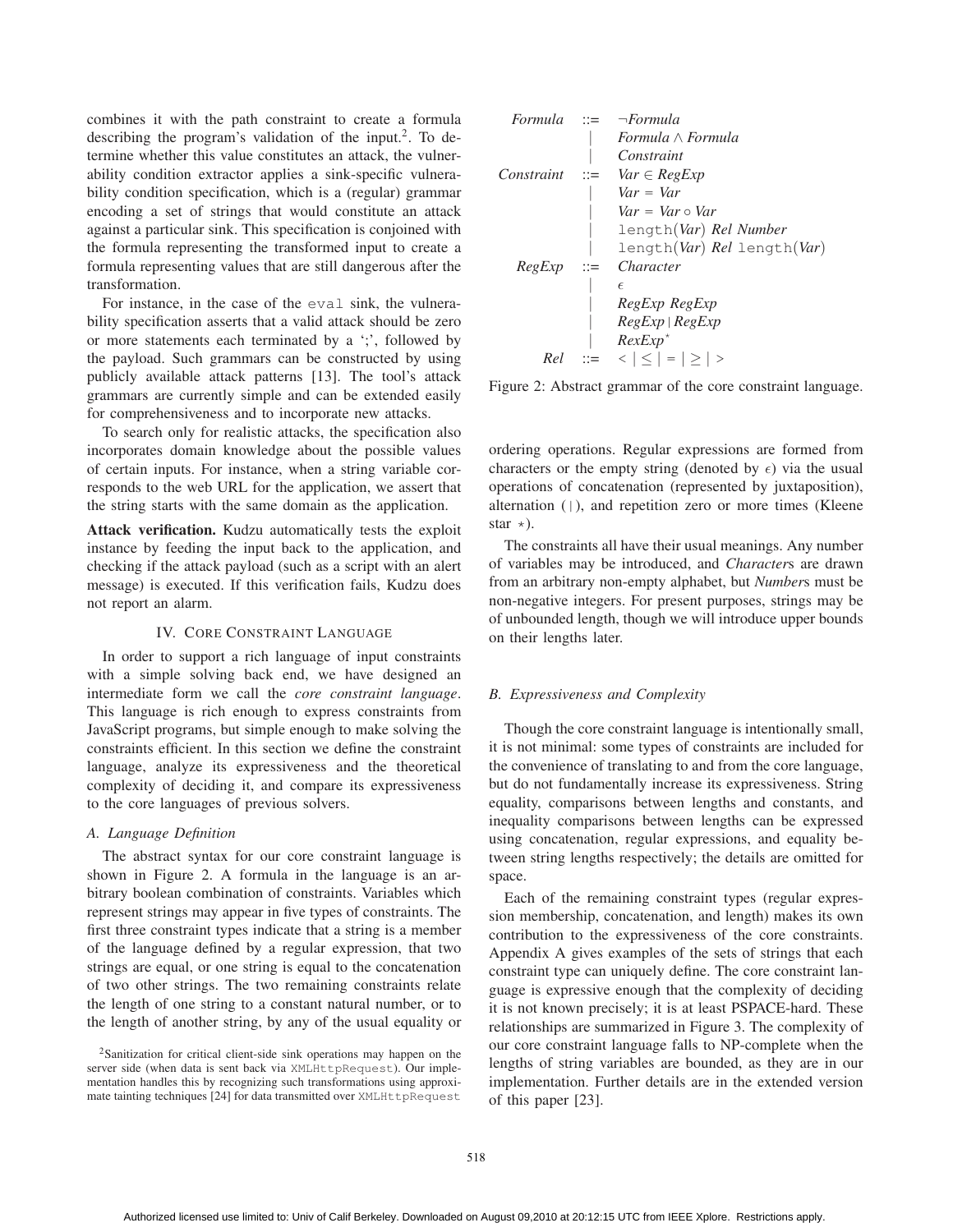

Figure 3: Relations between the unbounded versions of several theories of strings. Theories higher in the graph are strictly more expressive but are also at least as complex to decide. Kudzu's core constraint language (shaded) is strictly more expressive than either the core language of HAMPI [16] or the theory of word equations and an equal length predicate (the "pure library language" of [4]).

#### *C. Expressiveness Comparison*

Our system's core constraint language is more expressive than the constraints used in similar previous systems, and this expressiveness is key in allowing it to handle a more complex class of applications.

Bjørner *et al.* [4] present a "pure library language" that, like our core constraint language, includes word equations and the ability to assert that two strings have the same length, so like our language its decidability is open. However, their language does not include regular expressions. Regular expressions may be less common in the .NET applications Bjørner *et al.* study, but they are used ubiquitously in JavaScript, so regular expression support is mandatory in our domain. Similarly the work of Caballero *et al.* [3], [7] deals with programs compiled from C-family languages, whose string operations are much more limited.

The DPRLE tool [14] focuses on a class of constraints that combine concatenation and regular expression matching, but in a more limited way than our tool supports. DPRLE addresses a different problem domain, since it gives solutions for constraints over languages (potentially infinite sets of strings) rather than single strings, but this makes the task significantly more difficult. We were unable to express the constraints from our application in DPRLE's input format or any straightforward extension of it. For instance, there is no way to express the constraint that two language expressions should be equal, not surprising since such constraints in general are undecidable [8].

HAMPI [16] provides support for regular expression constraints (and in fact we build on its implementation for this feature), but its support for other constraints is limited, particularly by the fact that it supports only a single string variable. The variable can be concatenated with constant strings, but these string expressions cannot be compared with each other, only with regular expressions, so HAMPI lacks the full generality of word equations. For instance, HAMPI constraints cannot define the set  $\{uv\#u\#v : u, v \in \{0,1\}^*\}.$ 

It is worth reemphasizing that these limitations are not just theoretical: they make these previous systems unsuitable for our applications. One of the most common operations in the programs we examine is to parse a single input string (such as a URL) into separate input variables using split or repeated regular expression matching. Representing the semantics of such an operation requires relating the contents of one string variable to those of another, something that neither DPRLE nor HAMPI supports.

## V. CORE CONSTRAINT SOLVING APPROACH

In this section, we explain our algorithm for solving the core set of constraints. We introduce a bounded version of the constraints where we assume a user-supplied upper bound  $k$  on the length of the variables. This allows us to employ a SAT-based solution strategy without reducing the practical expressiveness of the language.

The algorithm satisfies three important properties, whose informal proof appears in the extended version of this paper [23]:

- 1) *Soundness*. Whenever the algorithm terminates with an assignment of values to string variables, the solution is consistent with the input constraints.
- 2) *Bound-k completeness*. If there exists a solution for the string variables where all strings have length  $k$  or less, then our algorithm finds one such solution.
- 3) *Termination*. The algorithm requires only a finite number of steps (a function of the bound) for any input.

The solver translates constraints on the contents of strings into bit-vector constraints that can be solved with a SATbased SMT solver. For this purpose, the solver translates each input string into a sequence of *n*-bit integers ( $n = 8$  in the current implementation). Each string variable  $S$  also has an associated integer variable  $L<sub>S</sub>$  representing its length. A single string is converted to a bit-vector by concatenating the binary representations of each character. Then, the bitvectors representing each string are themselves concatenated into a single long bit-vector. (The order in which the strings are concatenated into the long vector reflects the concatenation constraints, as detailed in step 1 below.) The solver passes the constraints over this bit vector to a SMT (satisfiability modulo theories) decision procedure for the theory of bit vectors, STP [10] in our implementation. Informally, it is convenient to refer to the combined bit vector as if it were an array indexed by character offsets, but we do not use STP's theory of arrays, and character offsets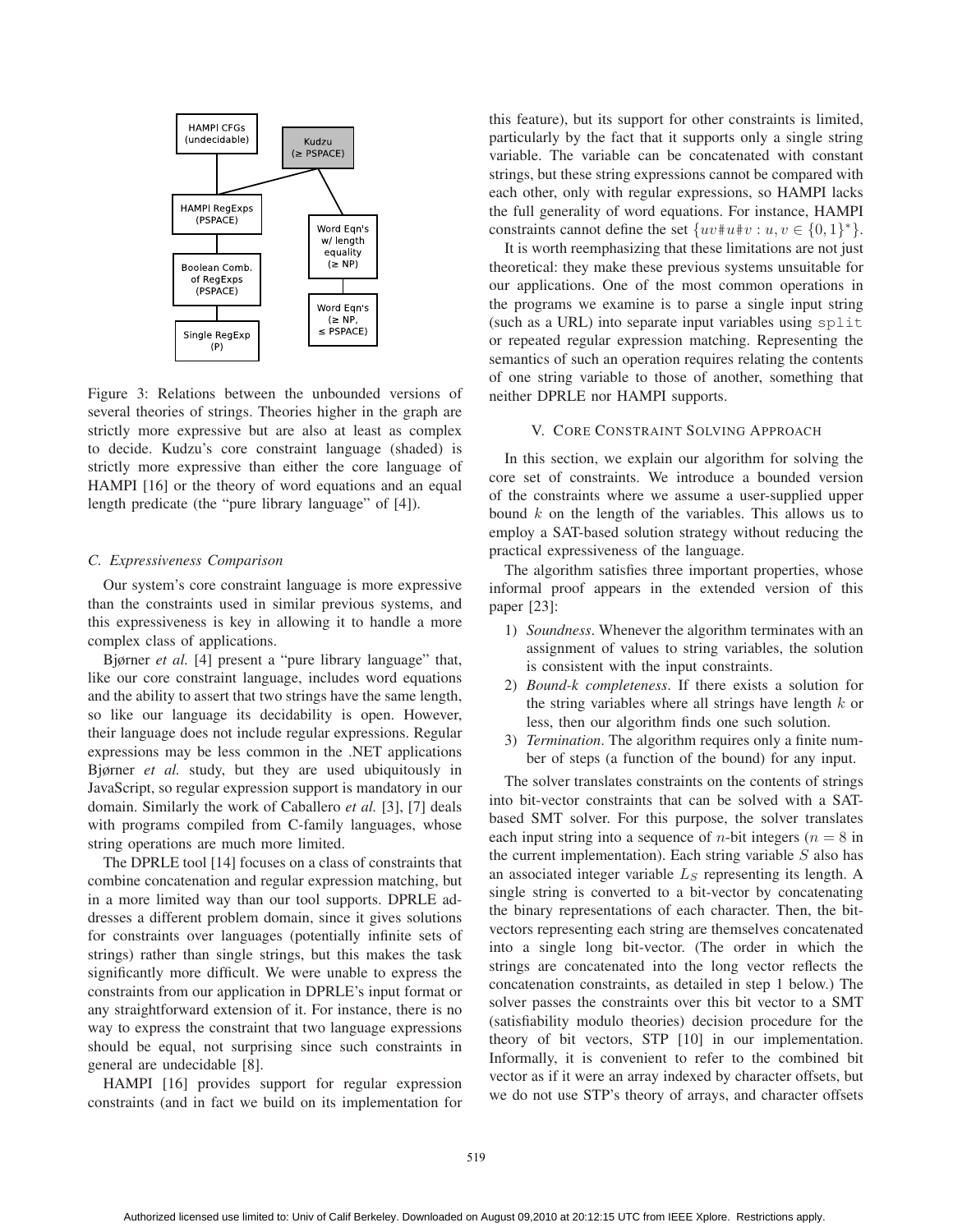

are multiplied by  $n$  to give bit offsets before producing the final constraints.

Our algorithm is shown in Figure 4. At a high level, it has three steps. First, it translates string concatenation constraints into a layout of variables (with overlap) in the final character array mentioned above. Second, it extracts integer constraints on the lengths of strings and finds a satisfying length assignment using the SMT solver. Finally, given a position and length for each string, the solver translates the constraints on the contents of each string into bit-vector constraints and checks if they are satisfiable.

In general, because of the interaction of length constraints and regular expressions, the length assignment chosen in step 2 might not correspond to satisfiable contents constraints, even when a different length assignment would. So if step 3 fails to find a satisfying assignment, the algorithm returns to step 2 to generate a new length assignment (distinct from any tried previously). Steps 2 and 3 repeat until the solver finds a satisfying assignment, or it has tried all possible length assignments (up to the length bound  $k$ ).

**Step 1: Translating concatenation constraints.**. The intuition behind Kudzu's handling of concatenation constraints is that for a constraint  $S_1 = S_2 \circ S_3$ , it would be sufficient to ensure that  $S_2$  comes immediately before  $S_3$  in the final character array, and to lay out  $S_1$  as overlapping with  $S_2$ and  $S_3$  (so that  $S_1$  begins at the same character as  $S_2$  and ends at the same character as  $S_3$ ). This overlapping layout also has the advantage of reducing the total length of bitvectors required. Each concatenation constraint suggests an ordering relation among the string variables, but it might not be possible to satisfy all such ordering constraints

![](_page_7_Figure_5.jpeg)

Figure 5: A sample concat graph for a set of concatenation constraints. The relative ordering of the strings in the final character array is shown as start and end positions in parentheses alongside each node.

simultaneously.

To systematically choose an ordering, the solver builds a graph of concatenation constraints (a *concat graph* for short). The graph has a node for each string variable, and for each constraint  $S_1 = S_2 \circ S_3$ ,  $S_2$  and  $S_3$  are the left and right children (respectively) of  $S_1$ . An example of such a graph is shown in Figure 5. Without loss of generality, we can assume that the graph is acyclic: if there is a cycle from  $S_1$  to  $S_2$ to  $S_3$  ... back to  $S_1$ , then  $S_1 = S_2 \circ S_3 \circ \cdots \circ S_1$  (or some other order), so all the variables other than  $S_1$  must be the empty string, and can be removed from the constraints. (In our applications the constraints will in any case be acyclic by construction.) Given this graph, the algorithm then chooses the relative ordering of the strings in the character array by assigning start and end positions to each node with a postorder traversal of the graph. (In Figure 5, these positions are shown in parentheses next to each node.)

For the layout generated by the algorithm to be correct, the concat graph must be a DAG in which each internal node has exactly two children, and those children are adjacent in the layout. (This implies that the graph is planar.) The graph may not have these properties at construction; for instance, Figure 6 gives a set of example constraints with contradictory ordering requirements:  $S_2$  cannot be simultaneously to the left and to the right of  $S_3$ . The algorithm resolves such requirements by duplicating a subtree of the graph (for instance as shown in the right half of Figure 6). To maintain the correct semantics, the algorithm adds string equality constraints to ensure that any duplicated strings have the same contents as the originals. The algorithm performs duplications to ensure that the graph satisfies the correctness invariant, but our current algorithm does not attempt to perform the minimal number of copies (for instance, in Figure 6 it would suffice to copy either only  $S_2$  or only  $S_3$ ), which in our experience has not hurt the solver's performance.

**Step 2: Finding a satisfiable length assignment.** Each string variable S has an associated length variable  $L<sub>S</sub>$ . Each core string constraint implies a corresponding constraint on the lengths of the strings, as detailed in Table I. For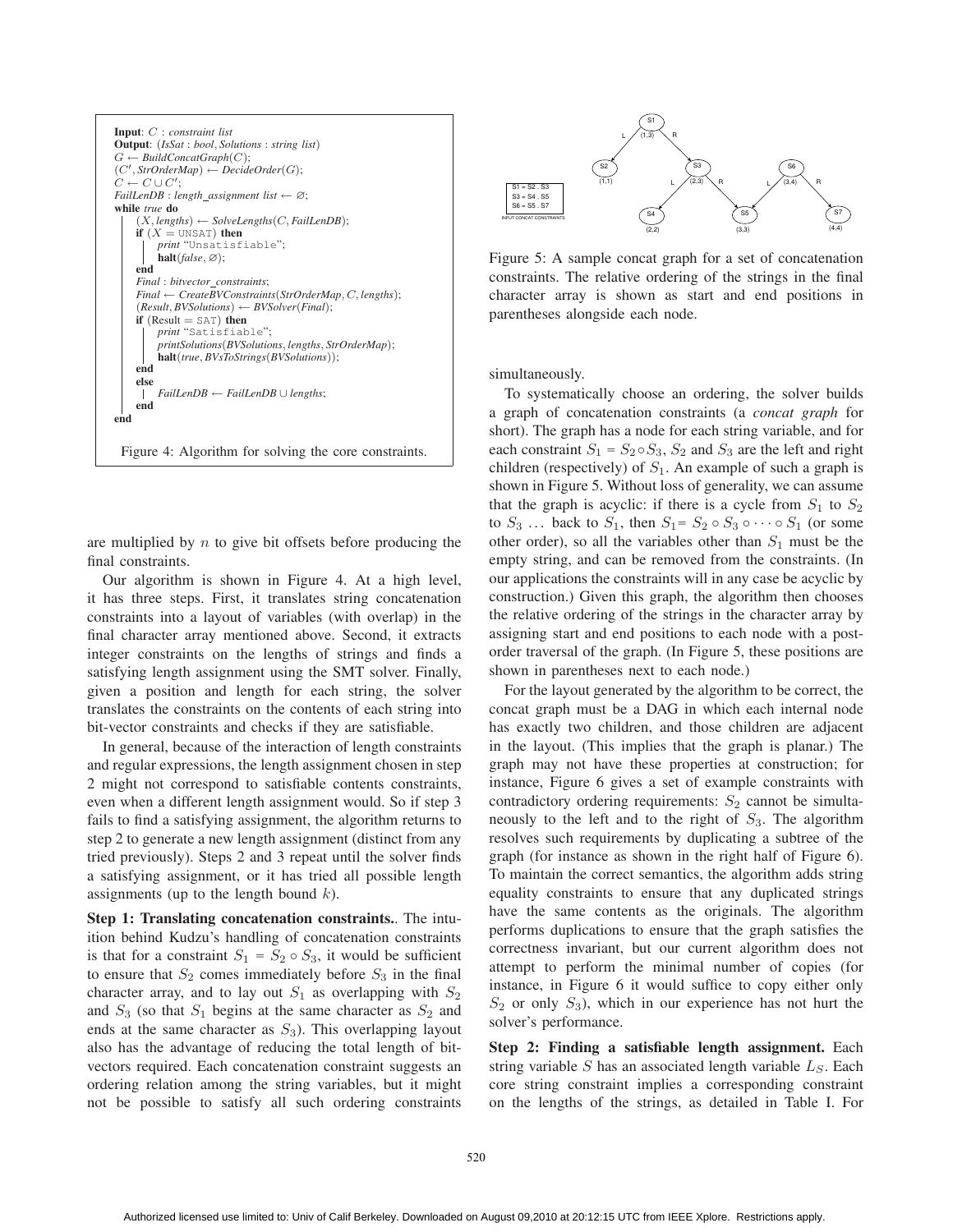![](_page_8_Figure_0.jpeg)

Figure 6: A set of concat constraints with contradictory ordering requirements. Nodes are duplicated to resolve the contradiction.

the regular expression containment constraint  $(S_1 \in R)$ , the set of possible lengths is an *ultimately periodic set*: whether a length is possible depends only on its remainder when divided by a fixed period, except for a finite set of exceptions. (Yu *et al.* use the equivalent concept of a semilinear set in a conservative automaton-based approach [30].) The details of computing this set are covered in the literature [20]; we note that such sets can be conveniently represented with our SMT solver since it supports a modulus operation. At each iteration of step 2, the solver conjoins the length constraints corresponding to all of the original string constraints, along with a constraint to rule out each length assignment that had previously been tried, and passes this formula to the SMT solver. If it returns a satisfying assignment, it represents a new length assignment to try; if the constraint is unsatisfiable, then so were the original string constraints.

| Core Constraint                                                     | Implication on lengths                   |
|---------------------------------------------------------------------|------------------------------------------|
| $S_1 = S_2 \circ S_3$                                               | $\overline{L_{S_1}} = L_{S_2} + L_{S_3}$ |
| $S_1 \in R$                                                         | $L_{S_1}$ $\in$ LengthSet(R)             |
| $S_1 = S_2$                                                         | $L_{S_1} = L_{S_2}$                      |
| length $(S_1) \diamond i$                                           | $L_{S_1} \diamond i$                     |
| length $(S_1)$ $\circ$ length $(S_2)$   $L_{S_1}$ $\circ$ $L_{S_2}$ |                                          |

Table I: Length constraints implied by core string constraints, where  $L_S$  is the length of a string S, and  $\diamond$  ranges over the operators  $\{<,\leq,=,\geq,>\}.$ 

It is not necessary for correctness that the length abstraction performed by the solver be precise, but determining precise length bounds improves performance by avoiding wasted iterations. In the complete system, the integer constraints over lengths are solved together with integer constraints arising directly from the original program, discussed in Section VI. In our experience it is important for good performance to solve these two sets of integer constraints together. The two sets of constraints may be interrelated, and solving them together prevents the solver from wasting time exploring solutions that satisfy one set but not the other.

**Step 3: Encoding as bitvectors.** Given the array layout and lengths computed in steps 1 and 2, the remaining constraints over the contents of strings can be expressed as constraints over fixed-size bit-vectors. String equality translates directly into bit-vector equality. For the encoding of regular expression constraints, we reuse part of the implementation of the HAMPI tool [16]. At a high-level, the translation first unrolls uses of the Kleene star ∗ in a regular expression into a finite number of repetitions (never more than the string length). Next, where the regular expression has concatenation, HAMPI determines all possible combinations of lengths that sum to the total length, and instantiates each as a conjunction of constraints. Along with the alternations that appeared in the original regular expression, each of these conjunctions also represents an alternative way in which the regular expression could match the string. To complete the translation, the choice between all of these alternatives is represented with a disjunction. (See [16] for a more detailed explanation and some optimizations.)

HAMPI supports only a single, fixed-length input, so we invoke it repeatedly to translate each constraint between a regular expression and a string into an STP formula. We then combine each of these translations with our translations of other string contents constraints (e.g., string equality), and conjoin all of these constraints so that they apply to the same single long character array. It is this single combined formula that we pass to the SMT solver (STP) to find a satisfying assignment.

# VI. REDUCING JAVASCRIPT TO STRING CONSTRAINTS

In this section we describe our tool's translation from JavaScript to the language of our constraint solver, focusing on the treatment of string operations. We start by giving the full constraint language the solver supports, then describe our general approach to modeling string operations, our use of concrete values from the dynamic trace, and the process of translating real regular expressions into textbook-style ones.

**Full constraint language.** The core constraint language presented in Section IV captures the essence of our solving approach, but it excludes several features for simplicity, most notably integer constraints. The full constraint language supported by our solver supports values of string, integer, and boolean types, and its grammar is given in Figure 8, along with its type system in Figure 7. The additional constraints are solved at step 2 of the string solution procedure, together with the integer constraints on the lengths of strings. To match common JavaScript implementations (which reserve a bit as a type tag), we model integers as 31-bit signed bitvectors in our SMT solver, which supports all the integer operations that JavaScript does. The solver replaces each toString constraint with the appropriate string once a value for its argument is selected: for instance, if  $i$  is given the value 12, to String(i) is replaced with "12".

**JavaScript string operations.** JavaScript has a large library of string operations, and we do not aim to support every operation, or the full generality of their behavior. Beyond the engineering challenge of building such a complete transla-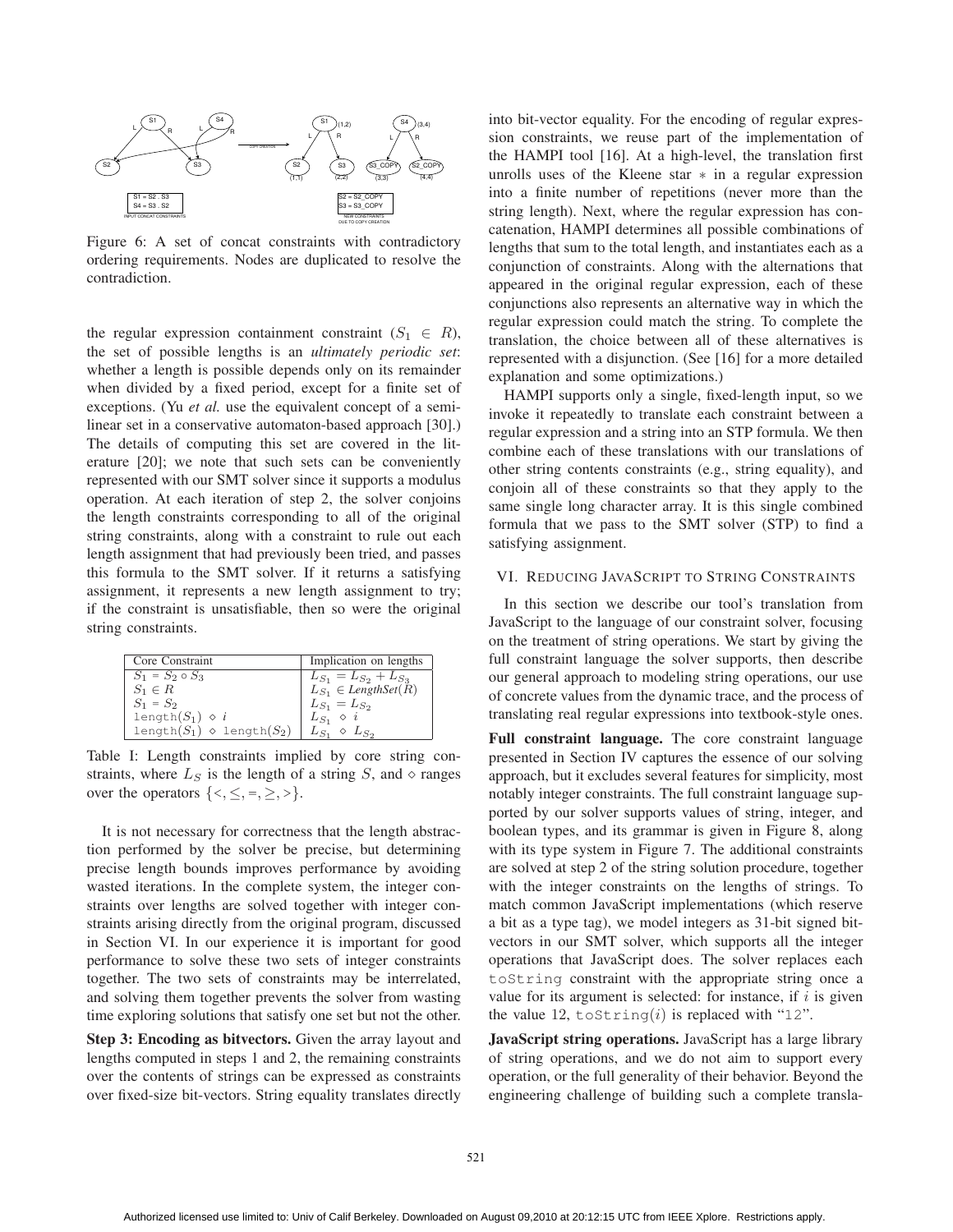|            | $\mathbf{m}$ | string $ $ int $ $ bool |                          |  |
|------------|--------------|-------------------------|--------------------------|--|
| ConstRegex | $\therefore$ | Regex                   | CapturedBrock(R, i)      |  |
|            |              |                         | BetweenCapBrack(R, i, j) |  |
|            |              |                         |                          |  |

Figure 7: Type system for the full constraint language

| $S_1$ : string | $=$      | $(S_2: string) \circ (S_3: string) \circ \cdots$           |
|----------------|----------|------------------------------------------------------------|
| $I_1: int$     | $=$      | $l$ ength $(S: string)$                                    |
| $S_1$ : string | $\in$    | R: ConstRegex                                              |
| $S_1$ : string | $\notin$ | R: ConstRegex                                              |
| $I_1$ : int =  |          | $(I_2: int) \{+, -, \cdot, / \}$ $(I_3: int)$              |
| $B_1 : bool$   | $=$      | $(A_1 : \tau) \{ = , \neq \} (A_2 : \tau)$                 |
| $B_1 : bool$   | $=$      | $(I_1: int) \{<,\leq, \geq, >\} (I_2: int)$                |
| $B_1 : bool$   | $=$      | $\neg(B_2 : bool)$                                         |
| $B_1 : bool$   | $=$      | $(B_1 : \text{bool}) \{\wedge, \vee\} (B_2 : \text{bool})$ |
| $S_1$ : string | $=$      | toString( $I_1: int$ )                                     |

Figure 8: Grammar and types for the full constraint language including operations on strings, integers, and booleans.

```
function validate (input) {
//input = '{"action":"","val":""}';
mustMatch = '{]:],]:]}';
rel = / \\\backslash (?:["\\\/bfnrt]|u[0-9a-fA-F]{4})/q;
re2 =/"\lceil<sup>"</sup>\lceil<sup>*</sup>"\\n\r]*"|true|false|null|
          -?\ddotsc(2:\ddotsc\ddotsc(2:\ddotsc(2:\ddotsc(2:\ddotsc(2:\ddotsc(2:\ddotsc(2:\ddotsc(2:\ddotsc(2:\ddotsc(2:\ddotsc(2:\ddotsc(2:\ddotsc(2:\ddotsc(2:\ddotsc(2:\ddotsc(2:\ddotsc(2:\ddotsc(2:\ddotsc(2:\ddotsc(2:\ddotsc(2:\ddotsc(2:\ddotsc(2:\ddotsc(2:\ddotsc(2:\ddotsc(2:\ddotsc(2:\ddotsc(2:\ddotsc(2:\ddotsc(2:\ddotsc(2:\ddotsc(2:\ddotsc(2:\ddotsc(2:\ddotsc(2:\ddotsc(re3 = /(?:^|:|,)(?:\s*\[)+/g;
rep1 = str.\nreplace(re1, "@");rep2 = rep1.replace(re2, "]");
rep3 = rep2.\nreplace(re3, "");if(rep3==mustMatch) { eval(input); return true; }
return false:
```
Figure 9: Example of a regular-expression-based validation check, adapted from a real-world JavaScript application. This illustrates the complexity of real regular expression syntax.

tion, having very complex symbolic translations for common operators would likely cause the system to bog down, and the generality would usually be wasted. Instead, our choice has been to model the string operations that occur commonly in web applications, and the core aspects of their behavior. For other operations and behavior aspects our tool uses values from the original execution trace (described further below), so that they are accurate with respect to the original execution even if the tool cannot reason symbolically about how they might change on modified executions. The detailed translation from several common operators (a subset of those supported by our implementation) to our constraint language is shown in Table II.

**Using dynamic information.** One of the benefits of dynamic symbolic execution is that it provides the flexibility to choose between symbolic values (which introduce generality) and concrete values (which are less general, but guaranteed to be precise) to control the scope of the search process. Our tool's handling of string constraints takes advantage of concrete values from the dynamic traces in several ways. An example is string replace, which is often used in sanitization to transform unsafe characters into safe ones. Our translation uses a concrete value for the number of occurrences of the searched-for pattern: if a pattern was replaced six times in the original run, the tool will search for other inputs in which the pattern occurs six times. This sacrifices some generality (for instance, if a certain attack is only possible when the string appears seven times). However, we believe this is a beneficial trade-off since it allows our tool to analyze and find bugs in many uses of replace. For comparison, most previous string constraint solvers do not support replace at all, and adding a replace that applied to any number of occurrences of a string (even limited to single-character strings) would make our core constraint language undecidable in the unbounded case [6].

**Regular expressions in practice.** The "regular expressions" supported by languages like JavaScript have many more features than the typical definition given in a computability textbook (or Figure 2). Figure 9 shows an example (adapted from a real web site) of one of many regular expressions Kudzu must deal with. Kudzu handles a majority of the syntax for regular expressions in JavaScript, which includes support for (possibly negated) character classes, escaped sequences, repetition operators  $({n}/?/*/*/)$  and submatch extraction using capturing parentheses. Kudzu keeps track of the nesting of capturing parentheses, so that it can express the relation between the input string and the parts of it that match the captured groups (as shown in Table II). Kudzu does not currently support back-references (they are strictly more expressive than true regular expressions), though if we see a need in the future, many uses of back-references could be translated using (non-regular) concatenation constraints.

## VII. EXPERIMENTAL EVALUATION

We have built a full-implementation of Kudzu using the WebKit browser, with 650, 7430 and 2200 lines of code in the path constraint extraction component, constraint solver, and GUI explorer component, respectively. The system is written in a mixture of C++, Ruby, and OCaml languages.

We evaluate Kudzu with three objectives. One objective is to determine whether Kudzu is practically effective in exploring the execution space of real-world applications and uncovering new code. The second objective is to determine the effectiveness of Kudzu as a stand-alone vulnerability discovery tool — whether Kudzu can automatically find clientside code injection vulnerabilities and prune away false reports. Finally, we measure the efficiency of the constraint solver. Our evaluation results are promising, showing that Kudzu is a powerful system that finds previously unknown vulnerabilities in real-world applications fully automatically.

# *A. Experiment Setup*

We select 18 subject applications consisting of popular iGoogle gadgets and AJAX applications, as these were studied by our previous tool FLAX [24]. FLAX assumes availability of an external (manually developed) test suite to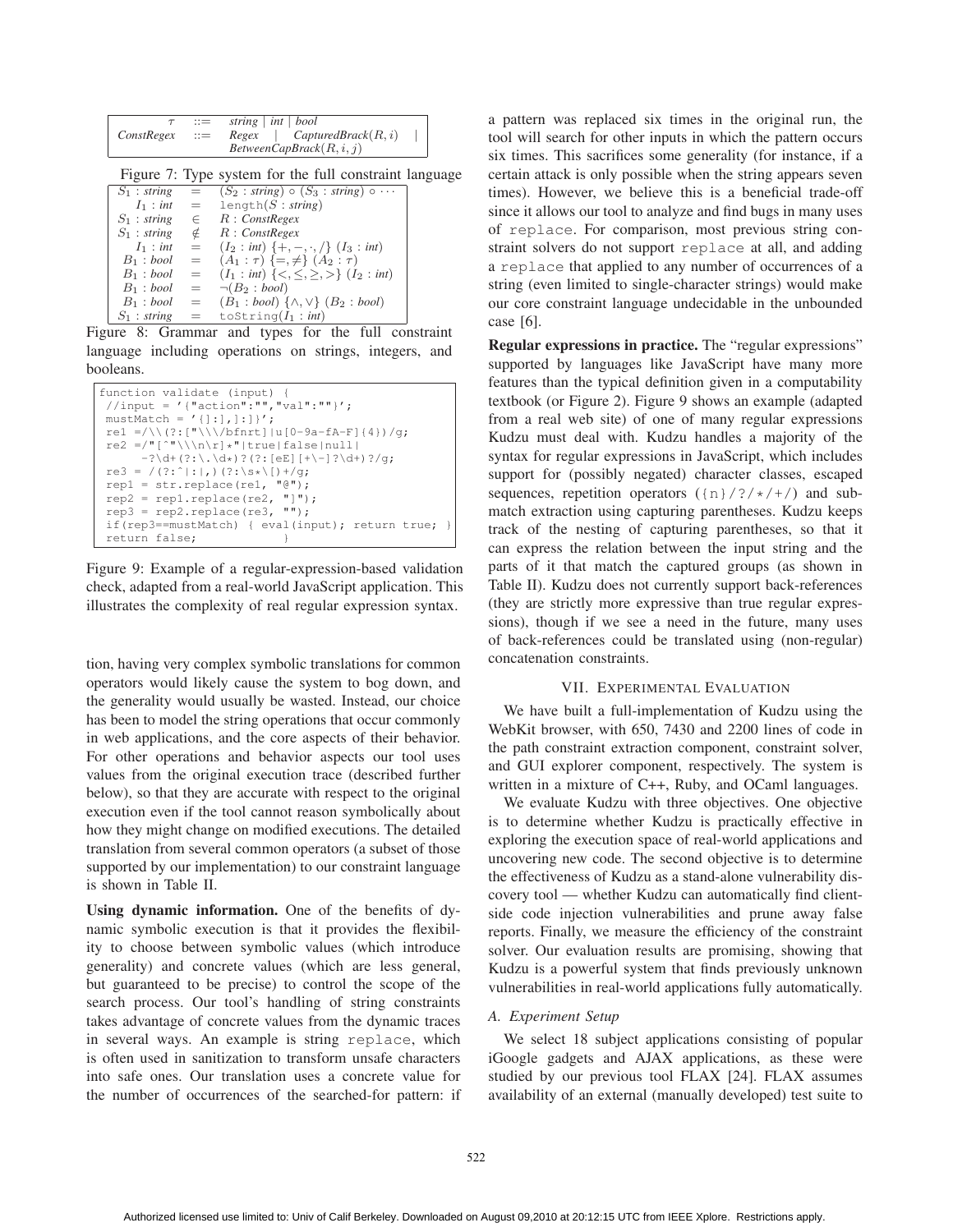| JavaScript operation                                                                                                                                                                                        | Reduction to our constraint language                                                                                                                                                                                                                                                                                                                                                                                                                                                                                                                                                                                                                                                                                                                                                                                                                                                                                                                                                                                      |
|-------------------------------------------------------------------------------------------------------------------------------------------------------------------------------------------------------------|---------------------------------------------------------------------------------------------------------------------------------------------------------------------------------------------------------------------------------------------------------------------------------------------------------------------------------------------------------------------------------------------------------------------------------------------------------------------------------------------------------------------------------------------------------------------------------------------------------------------------------------------------------------------------------------------------------------------------------------------------------------------------------------------------------------------------------------------------------------------------------------------------------------------------------------------------------------------------------------------------------------------------|
| $S_1$ : string = charAt( $S$ : string, I : int)                                                                                                                                                             | $\frac{((L_S = \text{length}(S)) \land (I \geq 0) \land (I < L_S))}{\land (S_1 = T_1 \circ T_2 \circ T_3) \land (T_2 = S)}$<br>$\sqrt{((I \ge L_S) \vee (I < 0))} \wedge (S_1 = \cdots))$<br>$\wedge (I = \text{length}(T_1) + 1)$                                                                                                                                                                                                                                                                                                                                                                                                                                                                                                                                                                                                                                                                                                                                                                                        |
| $I_1: int = \text{charcodeAt}(S: string, I: int)$                                                                                                                                                           | $\frac{(((L_s = \text{length}(5)) \land (I \ge 0) \land (I < L_S) \land (S_1 = T_1 \circ T_2 \circ T_3) \land (T_2 = S))}{\land (I = \text{length}(T_1) + 1) \land (S_1 = \text{testring}(I_1))}$<br>$\lor ((I \ge L_S) \lor (I < 0)) \land (S_1 = \text{testring}(I_1)) \land (S_1 = \text{"Nav"))})$                                                                                                                                                                                                                                                                                                                                                                                                                                                                                                                                                                                                                                                                                                                    |
| $S: string = \text{concat}(S_1: string, S_2: string, \ldots, S_k: string)$                                                                                                                                  | $S = S_1 \circ S_2 \circ \cdots \circ S_k$                                                                                                                                                                                                                                                                                                                                                                                                                                                                                                                                                                                                                                                                                                                                                                                                                                                                                                                                                                                |
| $I: int = indexOf(S : string, s : string, starting os : int)$                                                                                                                                               | $\begin{array}{l} \displaystyle \frac{\left(\left(\left(I\geq 0\right)\wedge \left(\text{samples } \leq 1\right)\right) \alpha\left(Sarrpos\geq 0\right)\right)\wedge \left(S=S_1\circ S_2\right)}{\wedge \left(\text{starpos}=\text{length}(S_1)\right)\wedge \left(S_2=T_1\circ s\circ T_3\right)\wedge \left(I=\text{length}(T_1)\right)}\\ \displaystyle \wedge \left(T_1\notin Regx(\cdot,*\cdot,*))\right)\\ \displaystyle \vee \left((I<0)\wedge \left(\left(\text{samples }<1\right)\text{end}(S)\right)\wedge \left(\text{samples }\geq 0\right)\$                                                                                                                                                                                                                                                                                                                                                                                                                                                               |
| $I: int = lastIndexOf(S : string, s : string, starting : int$                                                                                                                                               | $\frac{(((I \geq 0) \land ((sianpos \leq \text{length}(S)) \land (sianpos \geq 0)) \land (S = S_1 \circ S_2) \land (startpos = \text{length}(S_1))}{\land (S_2 = T_1 \circ s \circ T_3) \land (I = \text{length}(T_1)) \land (T_3 \notin Regext(.**, *)))}\vee(\neg((\textit{starpos} < \text{length}(S)) \land (\textit{starpos} \geq 0)) \land (\overline{S_1} = \texttt{tostring}(I_1)) \land (\overline{S_1} = \texttt{``NaN''}))$                                                                                                                                                                                                                                                                                                                                                                                                                                                                                                                                                                                    |
| $[S_1, S_2, \ldots, S_k]$ : string list = match(S : string, r : ConstRegex)                                                                                                                                 | $(((k > 0) \wedge (S \in r) \wedge ((S_1 \in \textit{Computable}(r, 1)) \vee (S_1 = \text{``''})$                                                                                                                                                                                                                                                                                                                                                                                                                                                                                                                                                                                                                                                                                                                                                                                                                                                                                                                         |
| (non-greedy)                                                                                                                                                                                                | $\begin{array}{l} \wedge (S=T_0\circ S_1\circ T_1\circ \cdots \circ S_k\circ T_k)\wedge (\bigwedge_{i=0}^k T_i\in \mathit{BernCapbrack}(r,i,i+1)))\\ \wedge \cdots \wedge ((S_k\in \mathit{CapunedBrack}(r,k))\vee (S_k=``"))\\ \vee ((k\leq 0)\wedge (S\notin \mathit{Regext}(\cdot *r\cdot *)))\\ \end{array}$                                                                                                                                                                                                                                                                                                                                                                                                                                                                                                                                                                                                                                                                                                          |
| $[S_1, S_2, \ldots, S_n]$ : string $list = \text{match}(S : \text{string}, r : \text{ConstRegex}, n : \text{int})$<br>$n$ is the concrete number of occurrences of strings matching $r$ .<br>(greedy match) | $(((S = T_1 \circ M_1 \circ T_2 \circ M_2 \circ \cdots \circ T_n \circ M_n \circ T_{n+1}) \wedge (T_1, T_2, \ldots, T_{n+1} \notin Regex(. *r.*))$<br>$\wedge (M_1, M_2, \ldots, M_n \in Regex(r)))$                                                                                                                                                                                                                                                                                                                                                                                                                                                                                                                                                                                                                                                                                                                                                                                                                      |
| $n$ is the concrete number of occurrences of strings matching $r$ in $S$ .<br>$S_1: string = replace(S: string, r: ConstRegex, s: string, n: int)$                                                          | $((S = T_1 \circ M_1 \circ T_2 \circ M_2 \circ \cdots \circ T_n \circ M_n \circ T_{n+1}) \wedge (T_1, T_2, \ldots, T_{n+1} \notin Regex(\ldots *r \ldots))$<br>$\wedge (M_1, M_2, \ldots, M_n \in Regex(r)))) \wedge (S_1 = T_1 \circ s \circ T_2 \circ s \circ \cdots \circ T_{n+1})$                                                                                                                                                                                                                                                                                                                                                                                                                                                                                                                                                                                                                                                                                                                                    |
| $[S_1, S_2, \ldots, S_k]$ : string list = split( $S$ : string, s : string, n : int)<br>$n$ is the concrete number of occurrences of strings matching $r$ .                                                  | $(((S = S_1 \circ s \circ S_2 \circ s \circ \cdots \circ S_n \circ s \circ S_{n+1}) \wedge (S_1, S_2, \ldots, S_{n+1} \notin Regex(\ldots)))))$                                                                                                                                                                                                                                                                                                                                                                                                                                                                                                                                                                                                                                                                                                                                                                                                                                                                           |
| $I_1: int = search(S: string, r: ConstRegex)$                                                                                                                                                               | $\frac{(((I_1 \leq 0) \wedge (S \notin . *r, \star))}{\vee ((I_1 \geq 0) \wedge (S = T_1 \circ T_2 \circ T_3) \wedge (I_1 = \text{length}(T_1)) \wedge (T_2 \in Reget(r)) \wedge (T_1, T_3 \notin (. *r, \star))))}{$                                                                                                                                                                                                                                                                                                                                                                                                                                                                                                                                                                                                                                                                                                                                                                                                     |
| $S_1: string = substring(S: string, start: int, end: int)$                                                                                                                                                  | $V((\text{star } 2 0) \land (\text{end } 2) \subseteq \text{length}(S)) \land (\text{end } 2)$<br>$\land (Z = L_{\text{c}} \land (Z = L_{\text{c}} \land (Z = L_{\text{c}} \land (Z = L_{\text{c}} \land (Z = L_{\text{c}} \land (Z = L_{\text{c}} \land (Z = L_{\text{c}} \land (Z = L_{\text{c}} \land (Z = L_{\text{c}} \land (Z = L_{\text{c}} \land (Z = L_{\text{c}} \land (Z = L_{\text{c}} \land (Z = L_{\text{c}} \land (Z = L_{\text{c}} \land (Z = L_{\$<br>$((\mathit{start} \geq 0) \land (\mathit{end} < 1$ ength $(S)) \land (\mathit{end} \geq \mathit{start}) \land (S = T_1 \circ S_1 \circ T_2) \land (\mathit{start} = 1$ ength $(T_1))$<br>$\vee ((start < 0) \wedge (end \geq 1$ ength $(S)) \wedge (end \geq start) \wedge (S = T_1 \circ S_1 \circ T_2) \wedge (0 = \text{length}(T_1))$<br>$\wedge (L_S = \text{length}(S))(L_S = \text{length}(S_1))$<br>$\wedge (I_1 = end - start) \wedge (I_1 = \text{length}(S_1))$<br>$\ddot{\wedge}(I_1 = end - start) \wedge (I_1 = \text{length}(S_1))$ |
| $B_1 : \text{bool} = \text{match}(S, r)$                                                                                                                                                                    | $((B_1) \wedge (S \in Regex(r)) \vee (\neg(B_1) \wedge (S \notin Regex(r)))$                                                                                                                                                                                                                                                                                                                                                                                                                                                                                                                                                                                                                                                                                                                                                                                                                                                                                                                                              |
| $1: int =$ parseInt(S)                                                                                                                                                                                      | $\left((1-\epsilon)^{1/2}\right)$ (S = 0) $\left((X-\epsilon)^{1/2}\right)$ ((1) $\epsilon$ = Regram ((1) $\epsilon$ = Regram ((1) = 9))                                                                                                                                                                                                                                                                                                                                                                                                                                                                                                                                                                                                                                                                                                                                                                                                                                                                                  |
| Table II: Our reduction from common JavaScri                                                                                                                                                                | ipt operations to our full constraint language. Capitalized variables may be concrete or symbolic, while lowercase                                                                                                                                                                                                                                                                                                                                                                                                                                                                                                                                                                                                                                                                                                                                                                                                                                                                                                        |
|                                                                                                                                                                                                             |                                                                                                                                                                                                                                                                                                                                                                                                                                                                                                                                                                                                                                                                                                                                                                                                                                                                                                                                                                                                                           |

 $\ddot{\circ}$ Table II: Our reduction from common JavaScript operations to our full constraint language. Capitalized variables may be concrete or symbolic, while lowercase variables (including regular expressions) must take a concrete value. Our implementation supports a larger set of operations, whose translations are similar. variables (including regular expressions) must take a concrete value. Our implementation supports a larger set of operations, whose translations are similar.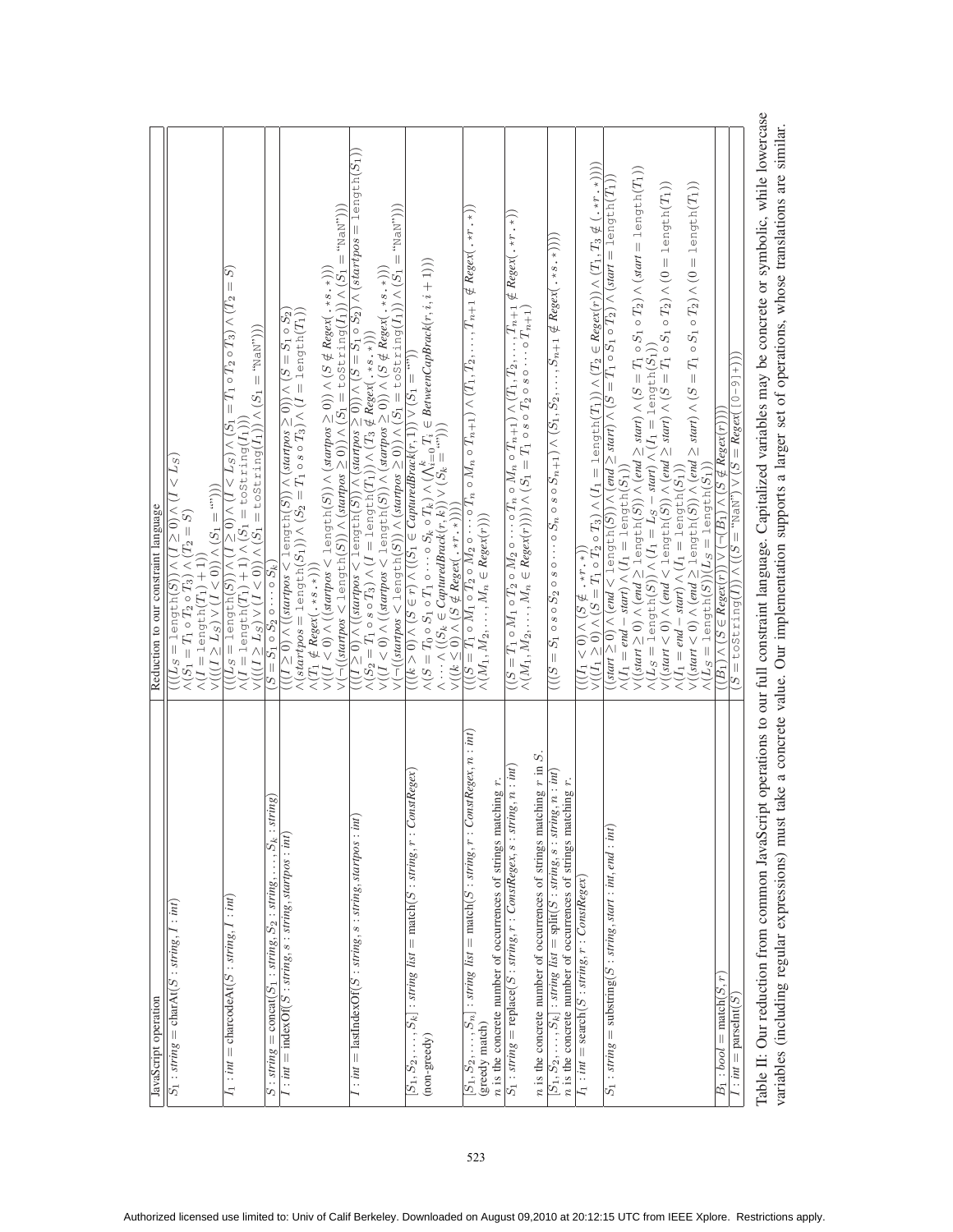![](_page_11_Figure_0.jpeg)

Figure 10: Distribution of string operations in our subject applications.

seed its testing; in contrast, Kudzu automatically generates a much more comprehensive test suite and finds the points of vulnerability without requiring any external test harness a priori. Further, in our experiments Kudzu discovers 2 new vulnerabilities within a few hours of testing which were missed by the FLAX because of its lack of coverage. In addition, as we show later in this section, many of the generated constraints are highly complex and not suitable for manual inspection or fuzzing, whereas Kudzu either asserts the safety of the validation checks or finds exploits for vulnerabilities in one iteration as opposed to many rounds of random testing.

To test each subject application, we seed the system with the URL of the application. For the gadgets, the URLs are the same as those used by iGoogle page to embed the gadget. We configure Kudzu to give a pre-prepared username and login password for applications that required authentication. We report the results for running each application under Kudzu, capping the testing time to a maximum of 6 hours for each application. All tests ran on a Ubuntu 9.10 Linux workstation with 2.2 GHz Intel dual-core processors and 2 GB of RAM.

## *B. Results*

Table III presents the final results of testing the subject applications. The summary of our evaluation highlights three features of Kudzu: (a) it automatically discovers new program paths in real applications, significantly enhancing code coverage; (b) it finds 2 client-side code injection in the wild and several in applications that were known to contain vulnerabilities; and (c) Kudzu significantly prunes away false positives, successfully discarding cases that do employ sufficient validation checks.

# **Characteristics of string operations in our applications.**

Constraints arising from our applications have an average of 63 JavaScript string operations, while the remaining

| Application             | $#$ of new      | Initial / Final | Bug             |
|-------------------------|-----------------|-----------------|-----------------|
|                         | inputs          | Code Coverage   | found           |
| Academia                | 20              | 30.27 / 76.47%  | ✓               |
| $A$ J $AX$ Im           | 15              | 49.58 / 77.67%  | ✓               |
| FaceBook Chat           | 54              | 26.85 / 76.84%  |                 |
| ParseUri                | 13              | 53.90 / 86.10%  | ✓               |
| Plaxo                   | 31              | 5.72 / 76.43%   | √               |
| <b>AskAWord</b>         | 10              | 29.30 / 67.95 % | ✓               |
| Birthday Reminder       | 27              | 59.47 / 73.94%  |                 |
| <b>Block Notes</b>      | 457             | 65.06 / 71.50 % | ✓               |
| Calorie Watcher         | 16              | 64.54 / 73.53%  |                 |
| <b>Expenses Manager</b> | 133             | 61.09 / 76.56%  |                 |
| Listy                   | 19              | 65.31 / 79.73%  | ✓               |
| Notes LP                | 25              | 46.62 / 76.67%  |                 |
| Progress Bar            | 12              | 63.60 / 75.09%  |                 |
| Simple Calculator       | ī               | 46.96 / 80.52%  | ✓               |
| Todo List               | 15              | 72.51 / 86.41%  | √               |
| TVGuide                 | 6               | 30.39 / 75.13%  | ✓               |
| Word Monkey             | 20              | 14.84 / 75.36%  | √               |
| Zip Code Gas            | 11              | 59.05 / 74.28%  |                 |
| Average                 | $\overline{51}$ | 46.95 / 76.68%  | $\overline{11}$ |

Table III: The top 5 applications are AJAX applications, while the rest are Google/IG gadget applications. Column 2 reports the number of distinct new inputs generated, and column 3 reports the increase in code coverage from the initial run to and the final run.

are boolean, logical and arithmetic constraints. Figure 10 groups the observed string operations by similarity. The largest fraction are operations like indexOf that take string inputs and return an integer, which motivate the need for a solver that reasons about integers and strings simultaneously. A significant fraction of the operations, including subtring, split and replace, implicitly give rise to new strings from the original one, thereby giving rise to constraints involving multiple string variables. Of the match, split and replace operations, 31% are regular expression based. Over 33% of the regular expressions have one or more capturing parentheses. Capturing parentheses in regular expression based match operations lead to constraints involving multiple string variables, similar to operations such as split.

These characteristics show that a significant fraction of the string constraints arising in our target applications require a solver that can reason about multiple string variables. We empirically see examples of complex regular expressions as well as concatenation operations, which stresses the need for our solver that handles both word equations and regular expression constraints. Prior to this work, off-theshelf solvers did not support word equations and regular expressions simultaneously.

**Vulnerability Discovery.** Kudzu is able to find client-side code injection vulnerabilities in 11 of the applications tested. 2 of these were not known prior to these experiments and were missed by FLAX. One of them is on a socialnetworking application (http://plaxo.com) that was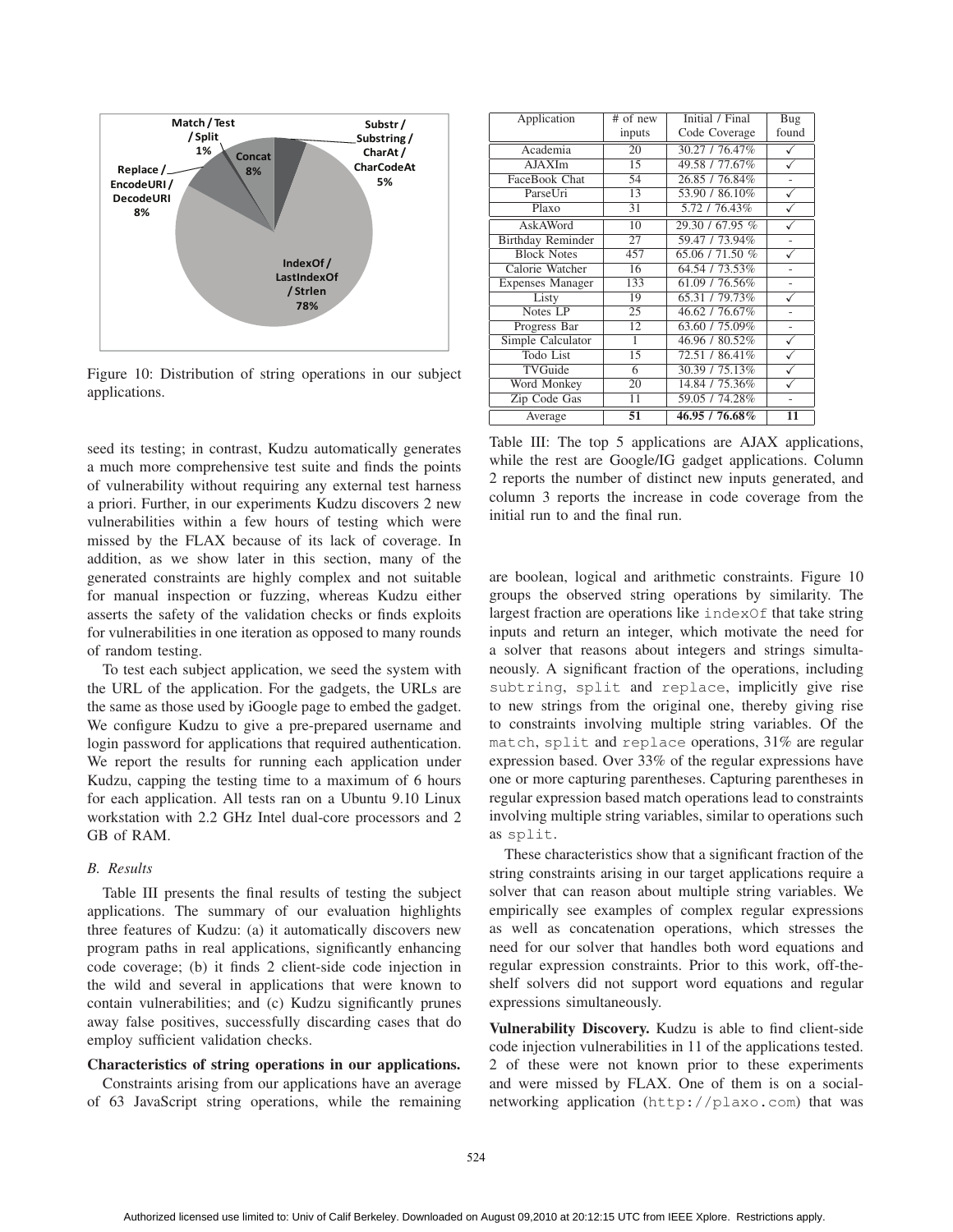![](_page_12_Figure_0.jpeg)

Figure 11: Kudzu code coverage improvements over the testing period. For each experiment, the right bar shows the increase in the executed code from the initial run to total code executed. The left bar shows the increase in the code compiled from initial run to the total code compiled in the entire test period.

missed by our FLAX tool because the vulnerability exists on a page linked several clicks away from the initial postauthentication page. The vulnerable code is executed only as part of a feature in which a user sets focus on a text box and uses it to update his or her profile. This is one of the many different ways to update the profile that the application provides. Kudzu found that only one of these ways resulted in a client-side code injection vulnerability, while the rest were safe. In this particular functionality, the application fails to properly validate a string from a postMessage event before using it in an eval operation. The application implicitly expects to receive this message from a window hosted at a sub-domain of facebook.com; however, Kudzu automatically determines that *any* web principal could inject any data string matching the format FB msq:  $,k$  {  $,k$  }. This subsequently results in code injection because the vulnerable application fails to validate the origin of the sender and the structure of JSON string before its use in eval.

The second new vulnerability was found in a ToDo Google/IG gadget. Similar to the previous case, the vulnerability becomes reachable only when a specific value is selected from a dropdown box. This interaction is among many that the gadget provides and we believe that Kudzu's automatic exploration is the key to discovering this use case. In several other cases, such as AjaxIM, the vulnerable code is executed only after several events are executed after initial sign-in page—Kudzu automatically reaches them during its exploration.

Kudzu did not find vulnerabilities in only one case that

![](_page_12_Figure_5.jpeg)

Figure 12: Benefits from symbolic execution alone (dark bars) vs. complete Kudzu (light bars). For each experiment, the right bar shows the increase in the total executed code when the event-space exploration is also turned on. The left bar shows the observed increase in the code compiled when the event-space exploration is turned on.

FLAX reported a bug. This is because the vulnerability was patched in the time period between our experimental evaluation of FLAX and Kudzu.

**Code and Event-space Coverage.** Table III shows the code coverage by executing the initial URL, and the final coverage after the test period. Measuring code coverage in a dynamically compiled language is challenging because all the application code is not known prior to the experiments. In our experiments, we measured the total code compiled during our experiments and the total code executed  $3$ .

Table III shows an average improvement of over 29% in code coverage. The coverage varies significantly depending on the application. Figure 11 provides more detail. On several large applications, such as Facebook Chat, AjaxIM, and Plaxo, Kudzu discovers a lot of new code during testing. Kudzu is able to concretely execute several code paths, as shown by the increase in the right-side bars in Figure 11. On the other less complex gadget applications, most of the relevant code is observed during compilation in the initial run itself, leaving a relatively smaller amount of new code for Kudzu to discover. We also manually analyzed the source code of these applications and found that a large fraction of their code branches were not dependent on data we treat as untrusted.

To measure the benefits of symbolic execution alone, we repeated the experiments with the event-space exploration

<sup>&</sup>lt;sup>3</sup>One unit of code in our experiments is a JavaScript bytecode compiled by the interpreter. To avoid counting the same bytecode across several runs, we adopted a conservative counting scheme. We assigned a unique identifier to each bytecode based on the source file name, source line number, line offset and a hash of the code block (typically one function body) compiled.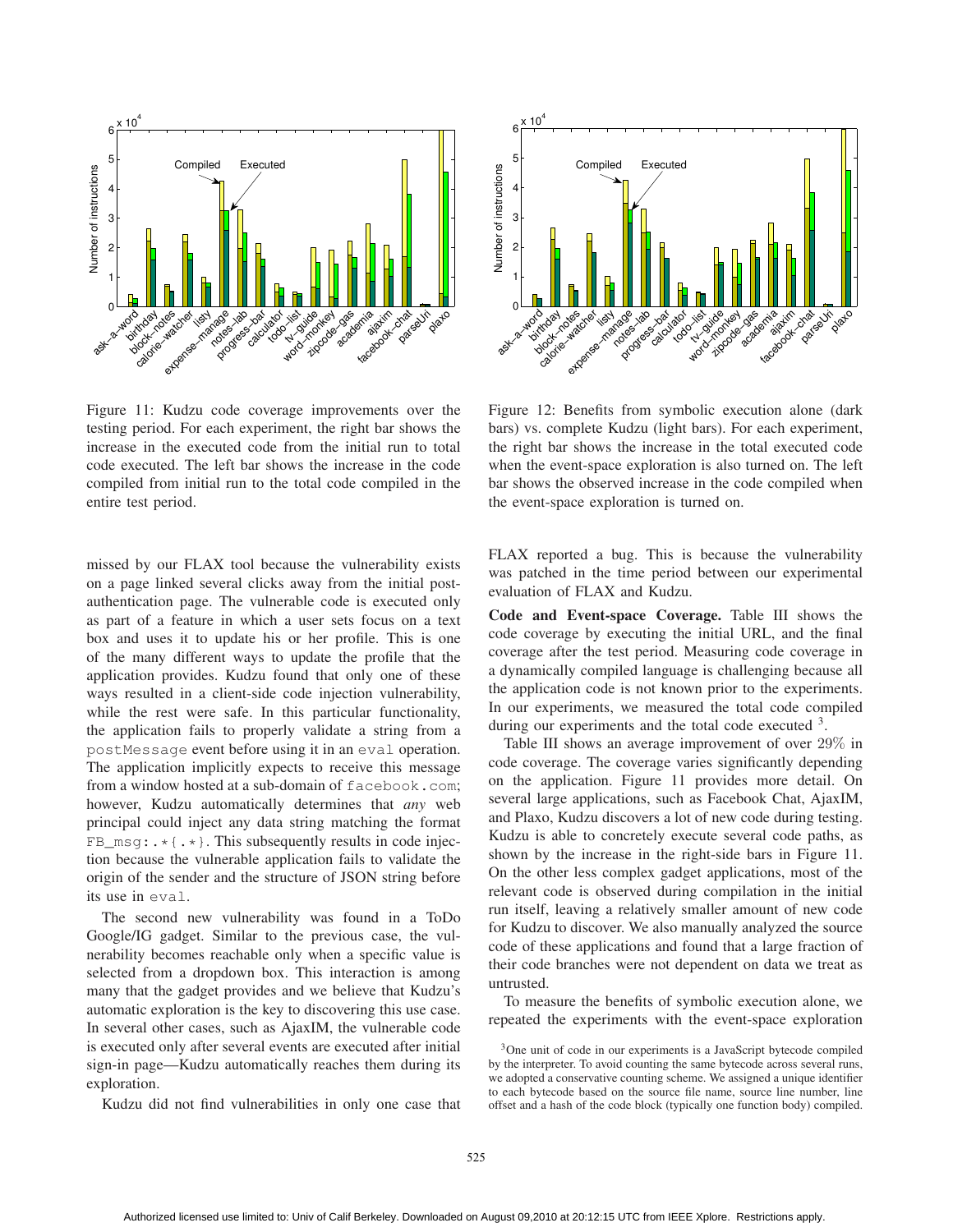| Application             | # of initial    | # of total      | Total events |
|-------------------------|-----------------|-----------------|--------------|
|                         | events fired    | events fired    | discovered   |
| Academia                | 20              | 78              | 310          |
| <b>AJAXIm</b>           | 72              | 481             | 988          |
| FaceBook Chat           | 15              | 989             | 1354         |
| ParseUri                | 5               | 16              | 17           |
| Plaxo                   | 88              | 381             | 688          |
| AskAWord                | 2               | $\overline{8}$  | 11           |
| Birthday Reminder       | 12              | 20              | 20           |
| <b>Block Notes</b>      | 7               | 85              | 319          |
| Calorie Watcher         | 14              | 18              | 22           |
| <b>Expenses Manager</b> | 10              | 107             | 1473         |
| Listy                   | 15              | 470             | 638          |
| Notes LP                | 10              | 592             | 1034         |
| Progress Bar            | 8               | $\overline{24}$ | 36           |
| Simple Calculator       | 17              | 34              | 67           |
| Todo List               | 8               | 26              | 61           |
| TVGuide                 | $\overline{17}$ | 946             | 1517         |
| Word Monkey             | $\overline{3}$  | 10              | 22           |
| Zip Code Gas            | 12              | 12              | 12           |
| Average                 | 18.61           | 238.72          | 477.17       |

Table IV: Event space Coverage: Column 2 and 3 show the number of events fired in the first run and in total. The last column shows the total events discovered during the testing.

turned off during the test period and report the comparison to full-featured Kudzu in Figure 12. We consistently observe that symbolic execution alone discovers and executes a significant fraction of the application by itself. The eventexploration combined with symbolic execution does perform strictly better than symbolic execution in all but 3 cases. In a majority of the cases, turning on the event-space exploration significantly complements symbolic execution, especially for the AJAX applications which have a significant GUI component. In the 3 cases where improvements are not significant, we found that the event exploration generally either led to off-site navigations or the code executed could be explored by symbolic execution alone. For example, in the parseUri case, same code is executed by text-box input as well as by clicking a button on the GUI.

Table IV shows the increase in number of events executed by Kudzu from the initial run to the total at the end of test period. These events include all keyboard and mouse events which result in execution of event handlers, navigation, form submissions and so on. We find that new events are dynamically generated during one particular execution as well as when new code is discovered. As a result, Kudzu gradually discovers new events and was able to execute approximately 50% of the events it observes during the period of testing.

**Effectiveness.** Kudzu automatically generates a test suite of over 50 new distinct inputs on average for an application in the test period (shown in column 2 of table III).

In the exploitable cases we observed, Kudzu was able to show the existence of a vulnerability with an attack string once it reached the point of vulnerability. That is,

its constraint solver correctly determines the sufficiency or insufficiency of validation checks in a single query without manual intervention or undirected iteration. This eliminates false positives significantly in practice. For instance, Kudzu found that the Facebook web application has several uses of postMessage data in eval constructs, but all uses were correctly preceded by checks that assert that the origin of the message is a domain ending in .facebook.com. In contrast, the vulnerability in Plaxo fails to check this and Kudzu identifies the vulnerability the first time it reaches that point. Some of the validation checks Kudzu deals with are quite complex — Figure 9 shows an example which is simplified from a real application. These examples are illustrative of the need for automated reasoning tools, because checking the sufficiency of such validation checks would be onerous by hand and impractical by random fuzzing. Lastly, we point out that like most other vulnerability discovery tools, Kudzu can have false negatives because it may fail to cover code, or because of overly strict attack grammars.

**Constraint Solver Evaluation.** Figure 13 shows the running times for solving queries of various input constraint sizes. Each constraint is a either a JavaScript string, arithmetic, logical, or boolean operation. The sizes of the equations varied from 1 to up to 250 constraints. The solver decides satisfiability of the constraints typically under a second for satisfiable cases. As expected, to assert unsatisfiability, the solver often takes time varying from nearly a second to 50 seconds. The variation is large because in many cases the solver asserts unsatisfiable by asserting the unsatisfiability of length constraints, which is inexpensive because the step of bit-vector encoding is avoided. In other cases, the unsatisfiability results only when the solver determines the unsatisfiability of bit-vector solutions.

Our solver requires only an upper bound on the lengths of input variables, and is able to infer satisfiable lengths of variables internally. In these experiments, we increase the upper bound of the input variables from 10 to 100 characters in steps of 20 each. If the solver asserts unsatisfiability up to the length bound of 100, the constraints are deemed unsatisfiable.

#### VIII. RELATED WORK

Kudzu is the first application of dynamic symbolic execution to client-side JavaScript. Here, we discuss some related projects that have applied similar techniques to server-side web applications, or have used different techniques to search for JavaScript bugs. Finally, we summarize why we needed to build a new string constraint solver.

**Server-side analysis.** JavaScript application code is similar in some ways to server-side code (especially PHP); for instance, both tend to make heavy use of string operations. Several previous tools have demonstrated the use of symbolic execution for finding SQL injection and reflected or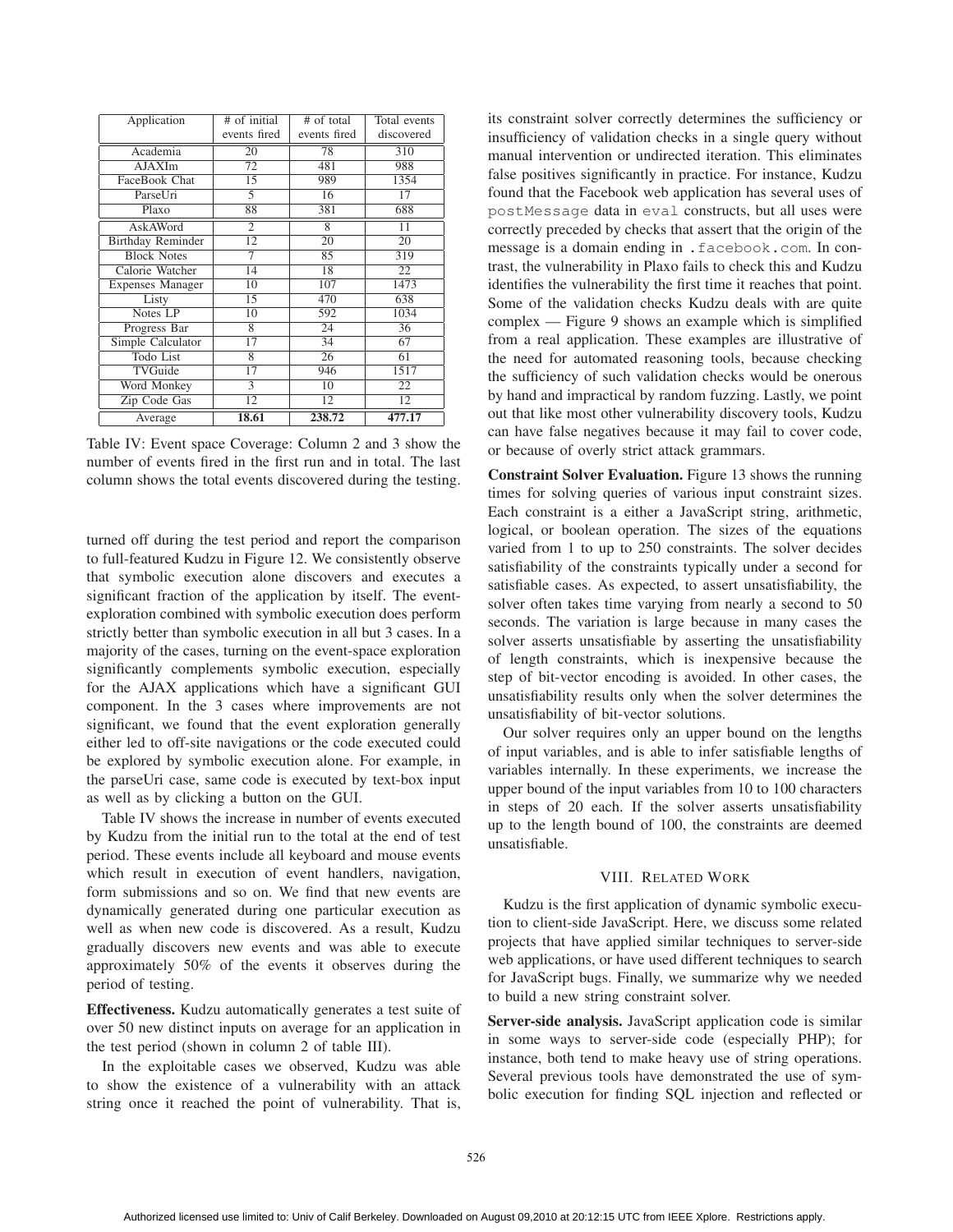![](_page_14_Figure_0.jpeg)

Figure 13: The constraint solver's running time (in seconds) as a function of the size of the input constraints (in terms of the number of symbolic JavaScript operations)

stored cross-site scripting attacks to code written in PHP and Java [1], [17], [28]. However, JavaScript code usually parses its own input, so JavaScript symbolic execution requires more expressive constraints, specifically to relate different strings that were previously part of a single string. Additional challenges unique to JavaScript arise because JavaScript programs take many different kinds of input, some of which come via user interface events.

Like Kudzu, the Saner [2] tool for PHP aims to check whether sanitization routines are sufficient, not just that they are present. However their techniques are quite different: they select paths and model transformations statically, then perform testing to verify some vulnerabilities. Their definition of sanitization covers only string transformations, not validation checks involving branches, which occur frequently in our applications.

**Analysis frameworks for JavaScript.** Several works have recently applied static analysis to detect bugs in JavaScript applications (e.g., [9], [12]). Static analysis is complementary to symbolic execution: if a static analysis is sound, an absence of bug reports implies the absence of bugs, but static analysis warnings may not be enough to let a developer reproduce a failure, and in fact may be false positives.

FLAX uses taint-enhanced blackbox fuzzing to detect if the JavaScript application employs sufficient validation or not [24]; like Kudzu, it searches for inputs to trigger a failure. However, FLAX requires an external test suite to be able to reach the vulnerable code, whereas Kudzu generates a high-coverage test suite automatically. Also, FLAX performs only black-box fuzz testing to find vulnerabilities, while Kudzu's use of a constraint solver allows it to reason about possible vulnerabilities based on the analyzed code.

Crawljax is a recently developed tool for event-space exploration of AJAX applications [21]. Specifically, Crawljax builds a static representation of a Web 2.0 application by clicking elements on the page and building a state graph from the resulting transitions. Kudzu's value space exploration complements such GUI exploration techniques and enables a more complete analysis of the application using combined symbolic execution and GUI exploration.

**String constraint solvers.** String constraint solvers have recently seen significant development, and practical tools are beginning to become available, but as detailed in Section IV-C, no previous solvers would be sufficient for JavaScript, since they lack support for regular expressions [3], [4], [7], string equality [14], or multiple variables [16], which are needed in combination to reason about JavaScript input parsing. In concurrent work, Veanes *et al.* give an approach based on automata and quantified axioms to reduce regular expressions to the Z3 decision procedure [26]. Combined with [4], this would provide similar expressiveness to Kudzu.

#### IX. CONCLUSION

With the rapid growth of AJAX applications, JavaScript code is becoming increasingly complex. In this regard, security vulnerabilities and analysis of JavaScript code is an important area of research. In this paper, we presented the design of the first complete symbolic-execution based system for exploring the execution space of JavaScript programs. In making the system practical we addressed challenges ranging from designing a more expressive language for string constraints to implementing exploration and replay of GUI events. We have implemented our ideas in a tool called Kudzu. Given a URL for a web application, Kudzu automatically generates a high-coverage test suite. We have applied Kudzu to find client-side code injection vulnerabilities and Kudzu finds 11 vulnerabilities (2 previously unknown) in live applications without producing false positives.

#### X. ACKNOWLEDGMENTS

We thank David Wagner, Adam Barth, Domagoj Babic, Adrian Mettler, Juan Caballero, Pongsin Poosankam and our anonymous reviewers for helpful feedback on the paper and suggestions for improvements to earlier drafts of this paper. This material is based upon work partially supported by the National Science Foundation under Grants No. 0311808, No. 0448452, No. 0627511, and CCF-0424422, by the Air Force Office of Scientific Research under Grant No. 22178970-4170, and by the Army Research Office under Grant No. DAAD19-02-1-0389. Any opinions, findings, and conclusions or recommendations expressed in this material are those of the authors and do not necessarily reflect the views of the National Science Foundation, the Air Force Office of Scientific Research, or the Army Research Office.